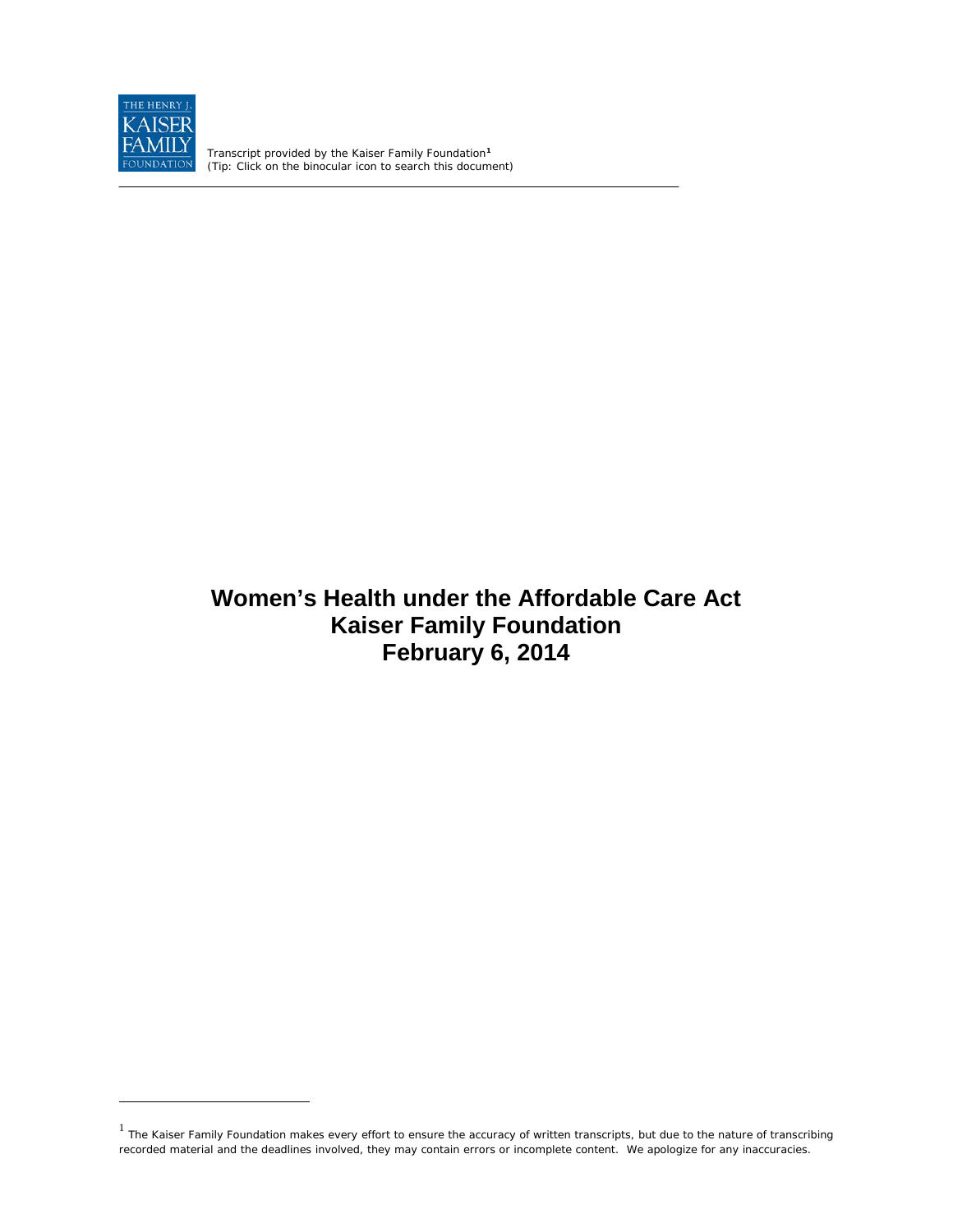[START RECORDING]

**PENNY DUCKHAM:** Thank you and welcome to today's webinar. This is the seventh in our series exclusively for journalists to give you the chance to look in detail at different aspects of the Affordable Care Act and as you know today, we're focusing on women's health issues, the expanded access to coverage and preventive care for women under the ACA and then we'll be looking more specifically at the Supreme Court issues which will, of course, be starting around March the  $25<sup>th</sup>$  with the upcoming hearing. With that, I just want to remind you that the whole purpose of this is to provide you with the chance to ask questions so feel free to do that by the chat as we're going along and then we will get back to answering them at the end of these presentations by my colleagues, Alina Salganicoff, the Vice President and Director of the Women's Health Policy Program at the Kaiser Foundation, and her colleague, Laurie Sobel, Senior Policy Analyst.

I'm going to hand over straight to them because we've got quite a bit to cover today.

**ALINA SALGANICOFF, PHD:** Great. Thanks so much, Penny. What Laurie and I want to do today with our time is to really provide you with an overview of some of the important changes that have occurred for women's health coverage and access as a result of the Affordable Care Act. I'm going to provide an overview of the major issues for women with a focus on

<sup>&</sup>lt;sup>1</sup> The Kaiser Family Foundation makes every effort to ensure the accuracy of written transcripts, but due to the nature of transcribing recorded material and the deadlines involved, they may contain errors or incomplete content. We apologize for any inaccuracies.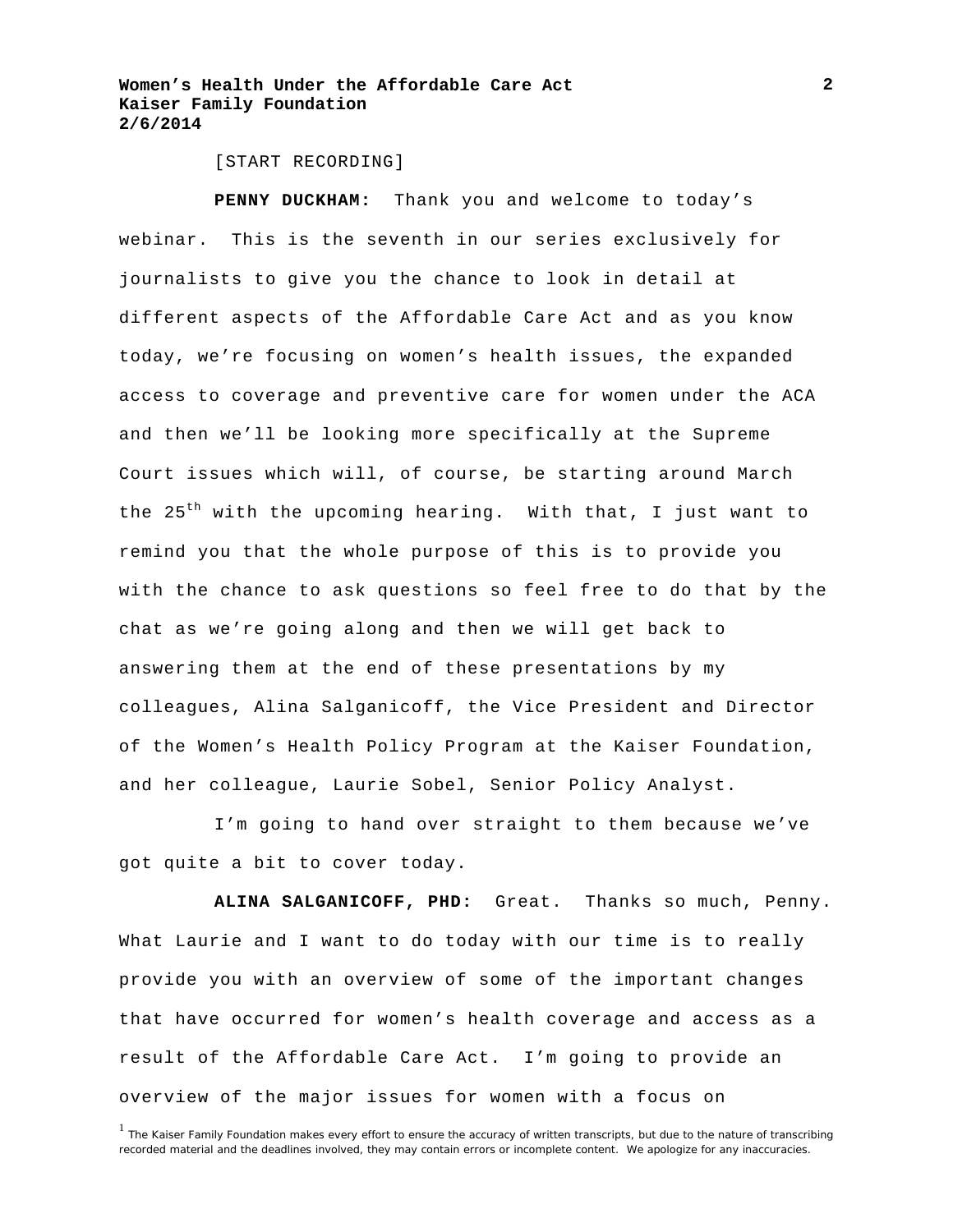eligibility for coverage and enrollment, preventive services, and also other benefits that are important to women including maternity care and mental health. Laurie will then drill down further into the issues in play right now regarding contraceptive coverage and abortion coverage.

Before we move ahead, I do think it's important to recognize that not only were women's groups on both sides of the aisle deeply engaged and up the run up to ACA but other groups and constituencies have also focused on the women's angle during the debates. Many women felt that they had much at stake and many women's organizations have also been very engaged in the early stages of implementation. Why is this?

Well, we know that women have a relationship with the health care system that's different than that of men, their reproductive needs, their role as a family caregiver for parents, kids and spouse, and the fact that they live longer with more chronic illness require that they interact with the health system at higher rates than men. In addition, a higher share of women than men are low income and as a result, they are more sensitive to cost as it affects health. This data is from the monthly *Kaiser Health Tracking Poll* and you can see here on every indicator, women, shown here in orange, report cost-related barriers to care at a higher rate than men, ranging from postponing or skipping care to taking medications to getting mental health care.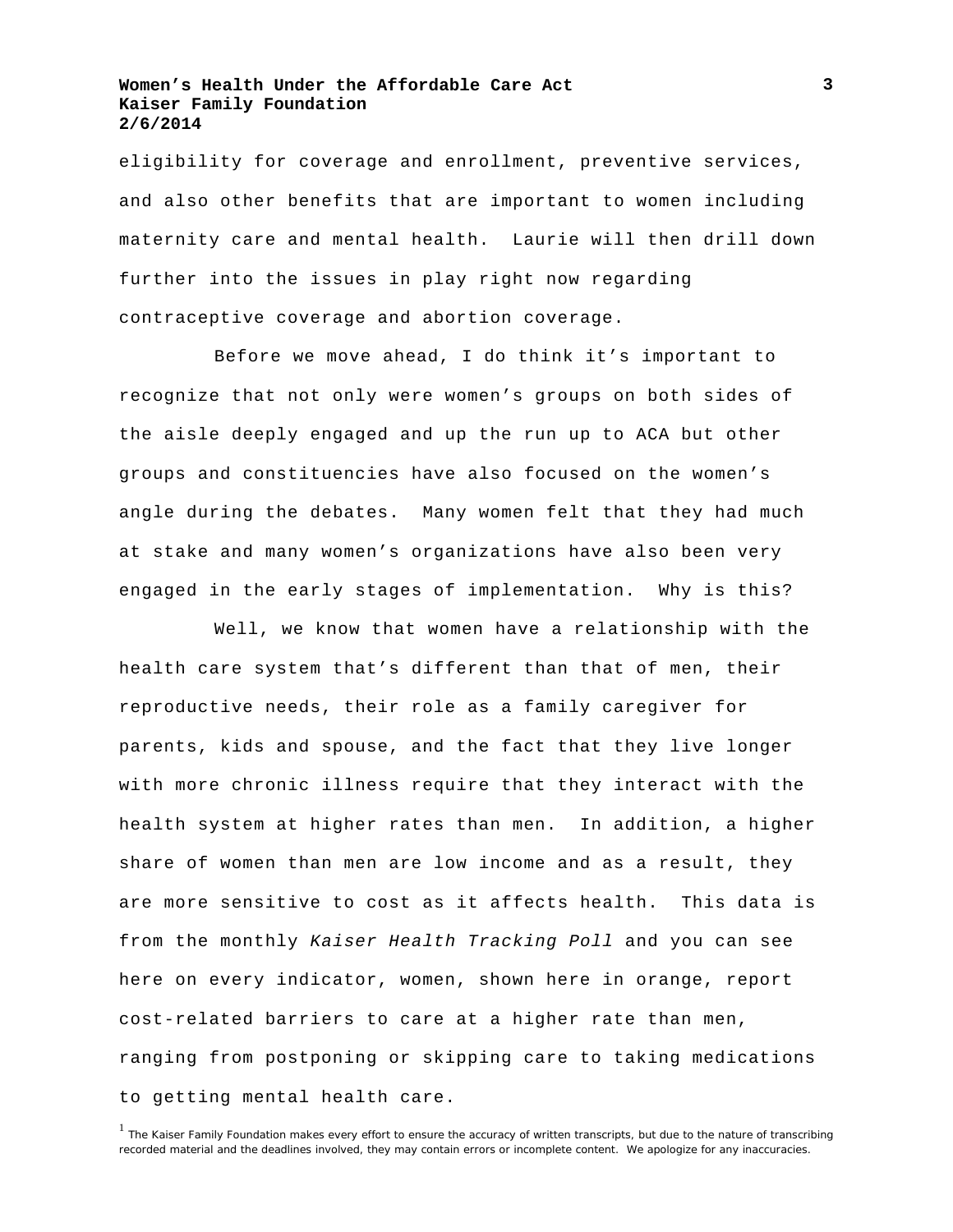One of the problems that the ACA was designed to address was the lack of access to affordable coverage that was experienced by millions of Americans. Before the coverage expansion took effect in January, nearly one in five adult women, that's 18.7 million women in the United States, was uninsured. This is shown in the orange slice of the pie. It is anticipated that the majority of uninsured women will qualify for either Medicaid, tax credits to help with the cost of insurance, or be able to gain access to coverage through the state Marketplace. That's regardless now of health status. Early enrollment data show that women comprise 54-percent of the new Marketplace enrollees despite having lower uninsurance rates than men. This highlights the value that many women place on coverage. However, many women, nearly 5 million of them, are not eligible for assistance. About 2.5 million uninsured women shown here in the gray bar on the right column are undocumented. These women are banned from receiving any assistance under the law. Another 2.4 million women are poor and in the coverage gap. This is because they reside in one of the 26 states that have decided not to expand Medicaid eligibility at this time. These states are shown here in orange and light blue.

The ACA provides states with federal funding to expand Medicaid to all persons with incomes below 138-percent of the federal poverty level regardless of family status. The Supreme

<sup>&</sup>lt;sup>1</sup> The Kaiser Family Foundation makes every effort to ensure the accuracy of written transcripts, but due to the nature of transcribing recorded material and the deadlines involved, they may contain errors or incomplete content. We apologize for any inaccuracies.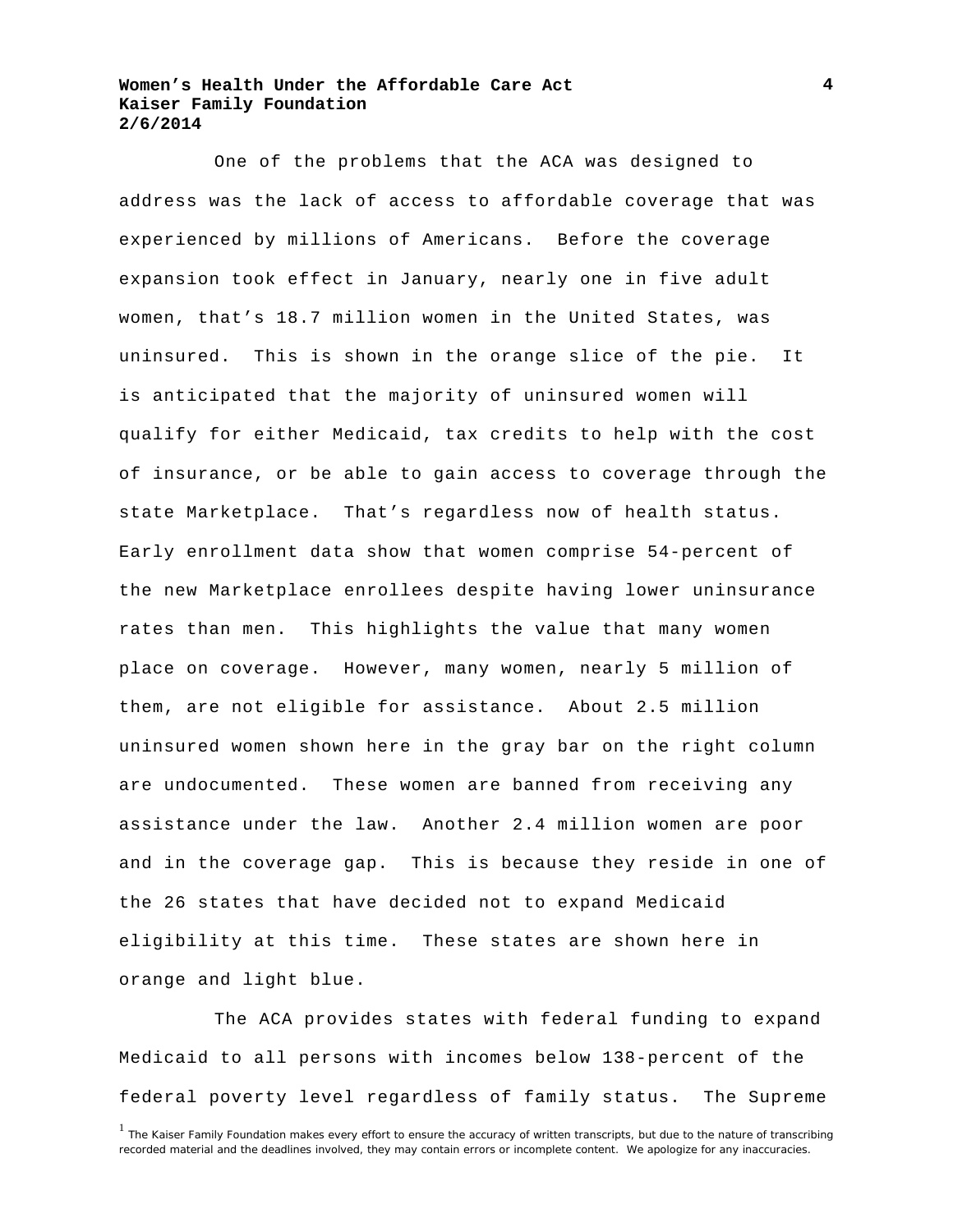Court ruling, however, essentially gave states the option whether or not to expand Medicaid. As a result, about half of the states have chosen to keep eligibility rules at pre-ACA level. What this means is that poor women and men living in these states who are currently uninsured will not have access to affordable coverage because they don't qualify for Medicaid and are too poor to qualify for tax credits to enable them to afford coverage on the exchange Marketplace.

In addition to the coverage expansions, the ACA includes many reforms such as access to insurance and the scope of coverage for women. Before the passage of the Affordable Care Act, parents were typically not allowed to keep their adult dependent children on their plan. It was perfectly legal for plans also to apply pre-existing condition limitations on coverage. This included women who were pregnant or those who had a history of domestic violence or depression in addition to a history of other medical conditions, and these individually purchased plans rarely covered maternity care or charged women for expensive riders to cover maternity care. Today, adult children can stay on their parents' plans until they turn 26 and we've seen a reduction in the uninsurance rate in this age group by 5-percentage point in just three years. Furthermore, pre-existing condition exclusions and gender rating are banned, and all plans must cover maternity care. Another major change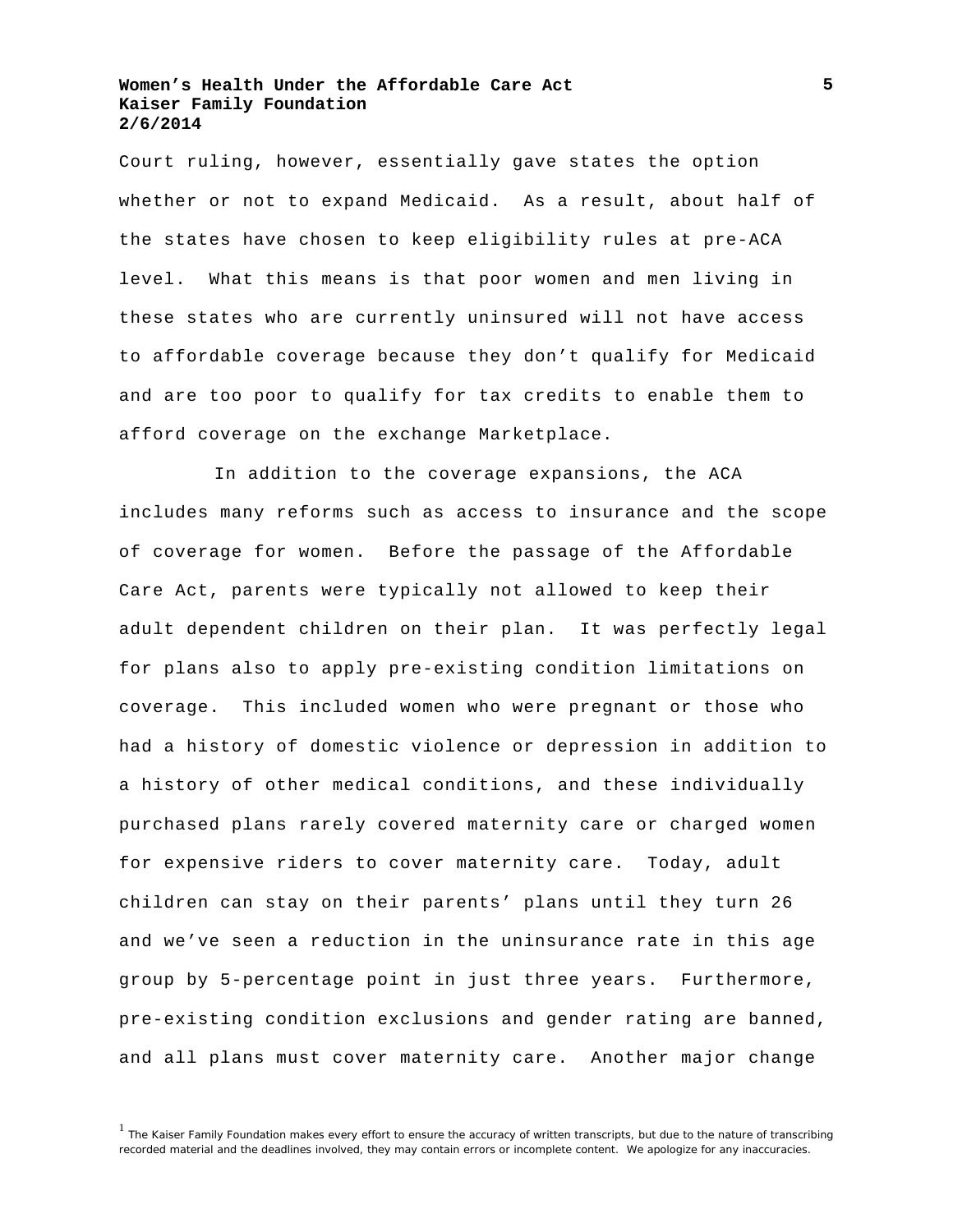has been the requirement that new plans cover preventive services.

The reason that this is so important is that, for the first time, there is a federal requirement that plans cover preventive services. In the past, there was just a patchwork of state rules so that the extent of benefits that you received depended on where you lived and the type of plan that you were enrolled in. Each rule now applies to all new private plans. This includes those that are self-insured sometimes known as self-funded or ERISA plans, individual plans that are privately insured, as well as small and large group plans. Plans that are grandfathered, that is, they didn't change substantially since March 2010 are exempt but it's anticipated that over time, most plans are going to lose their grandfather status and will provide these benefits. This benefit is also a requirement for the plans that are going to be available in the state Marketplaces.

I put this slide here to illustrate that this is a very large list of services. For adults, they include all the US Preventive Services Task Force recommended services, all immunizations recommended by the CDC's Advisory Committee on immunization practices, and eight new benefits noted here in red that were recommended by an IOM Committee of women's health experts. These new services include the contraceptive coverage that's in the center of so much attention but also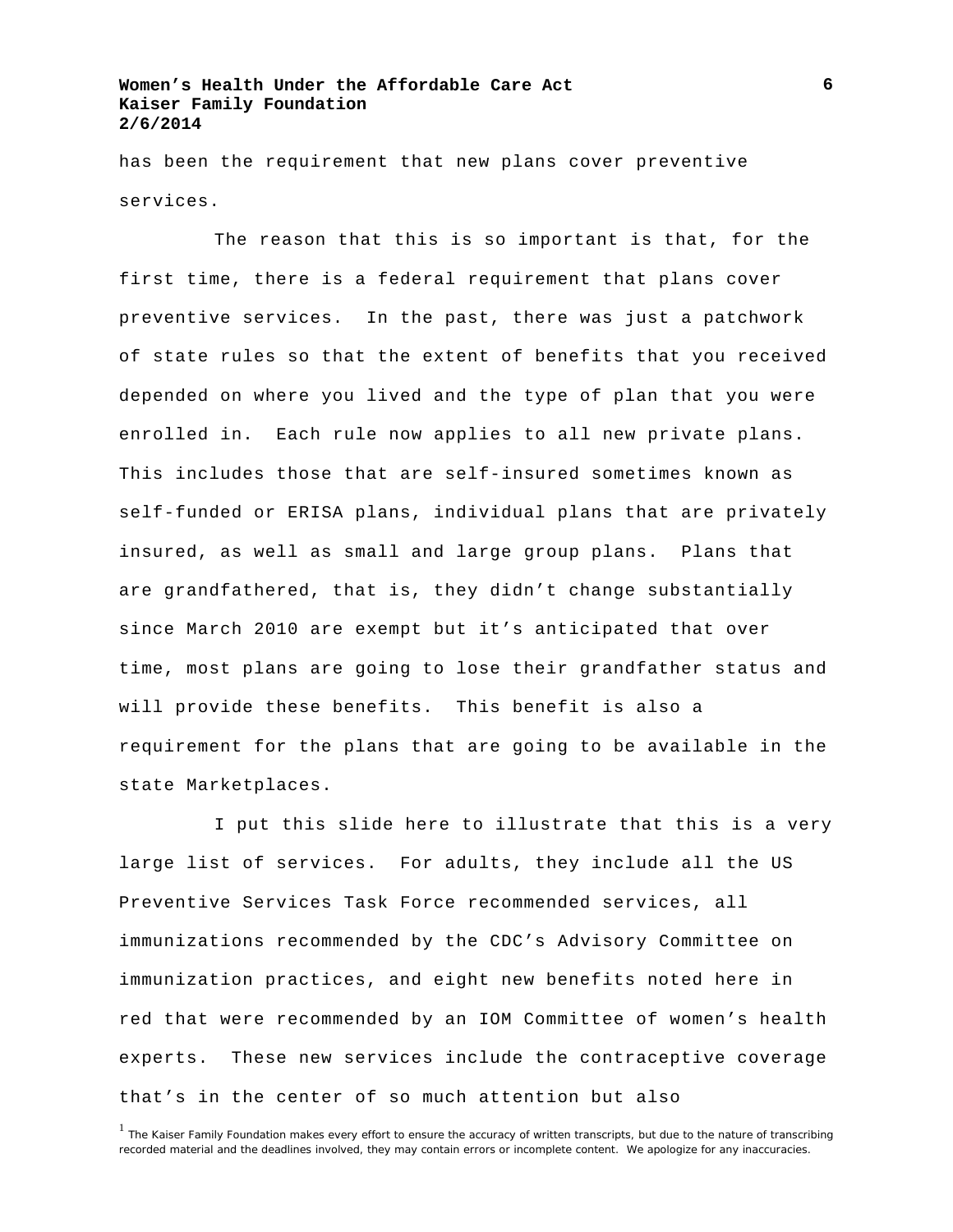breastfeeding support, intimate partner violence screening, and well-women visits. Clearly, an important issue to follow will be how insurance plans will implement this new rule as they are still permitted to use medical management rules to determine how they will cover these services.

While there's been lots of attention to these new benefits particularly the contraceptive coverage rule, the evidence is clear, however, that having coverage does make a difference when it comes to getting preventive services and that cost sharing can be a barrier to getting care for those who are insured. This data that we just collected in the late fall from the *2013 Kaiser Women's Health Survey*, this is a sneak preview of some more new data that we will be releasing soon, and it shows that women with coverage get preventive services at higher rates than noninsured women shown here in orange. It is worth noting, however, that utilization rates for many services are still below the goals that are set by the CDC's Healthy People 2020 Target.

Another issue that is very important for many women at some point in their lives and I would say to men as well as fathers is maternity care. Notably, pregnancy can no longer be considered a pre-existing condition as it was in the past, and maternity care and newborn care are included as one of the essential benefits that all plans must now cover. Maternity care was historically excluded for most individually purchased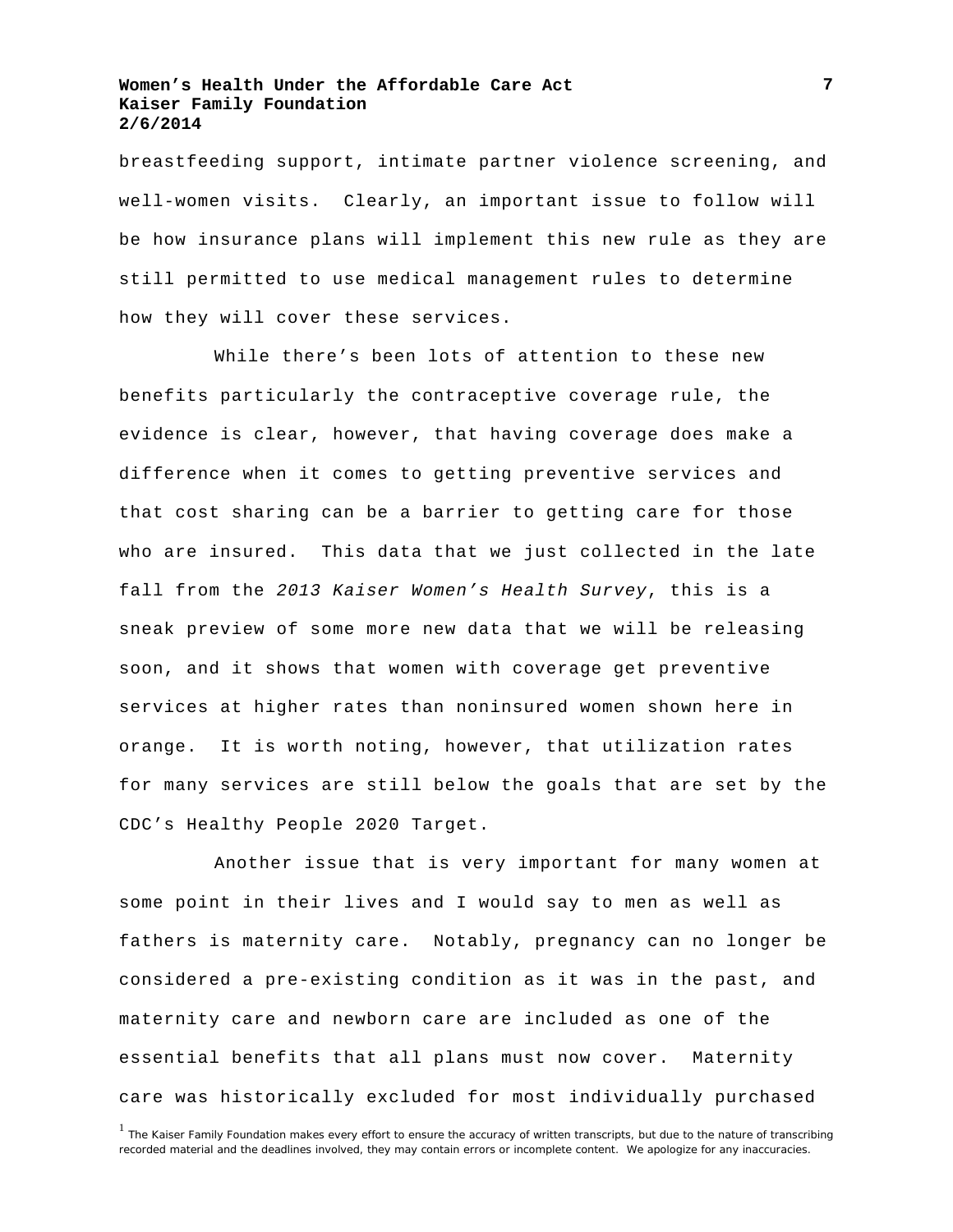plans. Prenatal visits and recommended screening including breastfeeding support including lactation consulting and the cost of breast pump rental are now covered without cost sharing. That is free of cost. The law also made some changes to Medicaid which currently funds nearly half of all births in the United States. This includes mandatory coverage of tobacco cessation which was unevenly covered across the state as well as coverage for all newborns that lack any other form of coverage. In addition, an issue that hasn't gotten much attention is the new workplace protections for nursing moms which requires employers with 50 or more workers provide women with adequate break time and a private place to express milk that is not a bathroom.

I also briefly wanted to touch on mental health issues which are also critically important for women. Women and men differ in terms of how they experience mental health problems. As you can see here in the orange, anxiety, depression, PTSD and panic disorders are experienced by women at nearly double the rates of men. Clearly, access to affordable coverage will help millions of women who have been uninsured obtain needed medical care and because mental health is now an essential health benefit, it means that women who gain coverage on the exchange in a non-grandfathered individual plan will have mental health benefits on par with what they get with medical services. In the past, only 18-percent of individual policies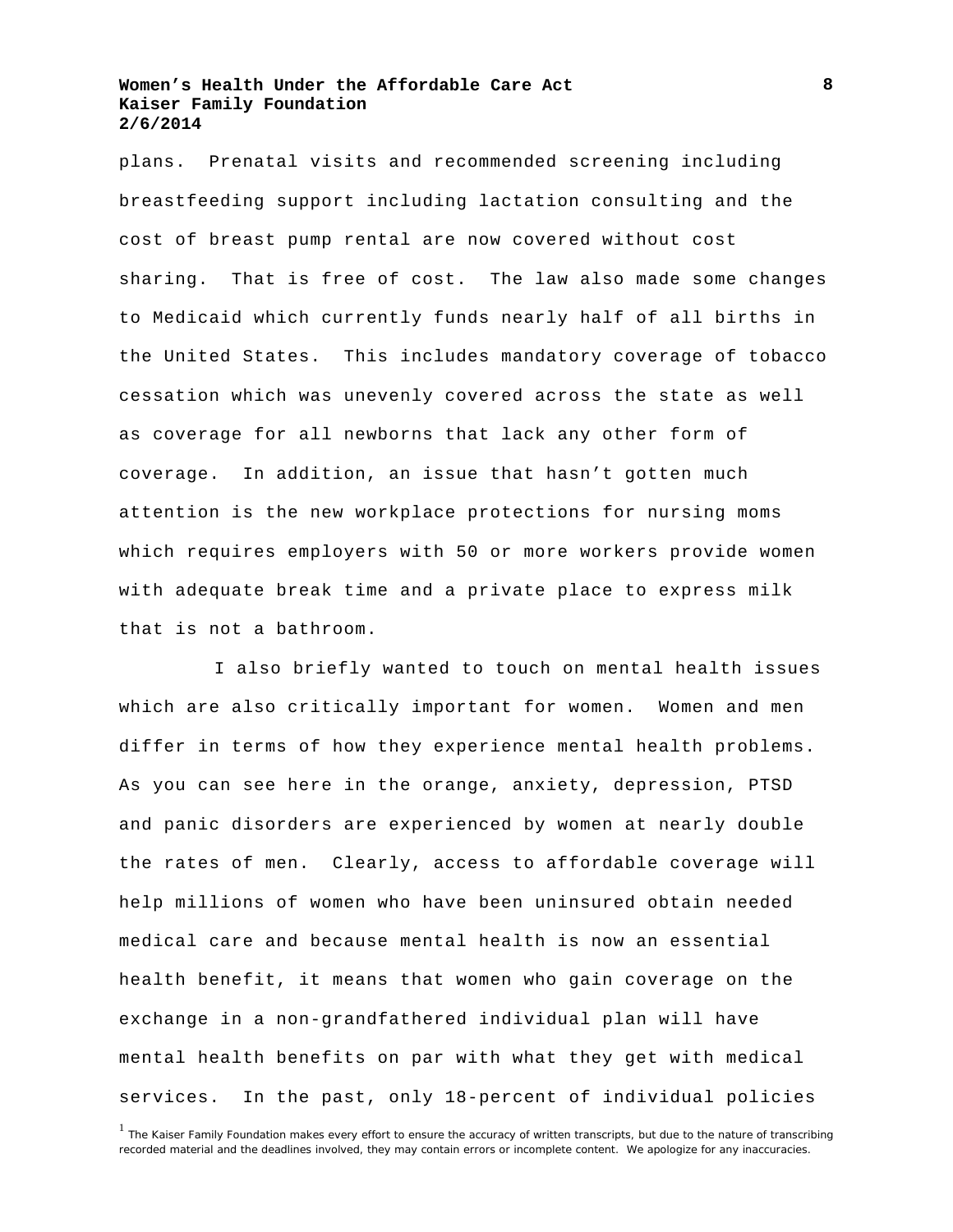even covered mental health care and now, women can use these services without fears that it will be counted as a preexisting condition should they need to secure coverage in the future. This was a legitimate concern for many in the past.

Finally, I wanted to touch on the Medicare issue. This has gotten much less attention. Medicare also under Part B extends coverage to the US Preventive Services Task Force recommendations as well as the yearly wellness visit. This is really important because half of women on Medicare live on incomes under \$20,000 a year so the fact that they can have first-dollar coverage for preventive services is very important to these women.

Now, I want to turn it over to Laurie who's going to really focus now on the coverage of contraception and abortion coverage.

**LAURIE SOBEL:** Hello, everybody. This is Laurie Sobel. As part of preventive services under the ACA, all new private plans must cover the full range of FDA-approved contraceptive methods as prescribed at no cost to the consumer. This includes doctor's visits for counseling, insertion, removal, and follow-up. There are some exemptions and accommodations for some nonprofits that I will talk about in detail in a few minutes.

As you can see in this slide, there is a wide range in cost for FDA-approved contraceptive methods. Keep in mind, a

<sup>&</sup>lt;sup>1</sup> The Kaiser Family Foundation makes every effort to ensure the accuracy of written transcripts, but due to the nature of transcribing recorded material and the deadlines involved, they may contain errors or incomplete content. We apologize for any inaccuracies.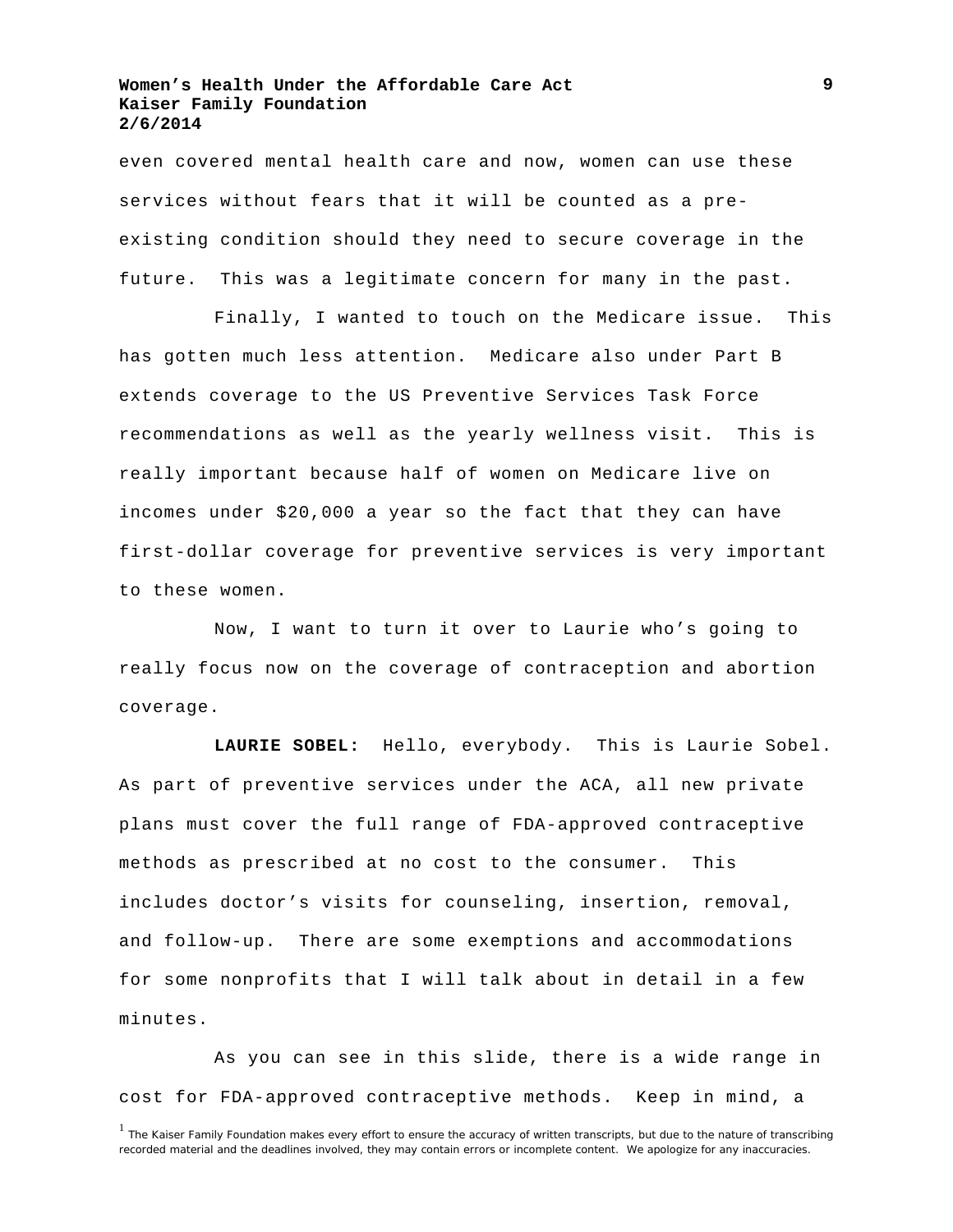woman's reproductive lifespan is approximately 30 years. Women who could not previously afford contraceptive can now access the full range including reliable, long-acting, reversible contraceptives like IUDs.

There have been a lot of controversy and confusion about which employers are required to cover contraceptive. I'm going to walk you through this slide explaining the exemptions and accommodations.

Starting at the left, we have nonprofit houses of worship. These are churches, mosques, and synagogues. These employers are exempt. The employer is not required to offer contraceptives but they can if they have no religious objections. The employees of these employers that are houses of worship and their dependents do not have guaranteed coverage to contraceptive.

Moving to the right in the middle in the dark blue, we have all for-profit employers. All for-profit employers must include contraceptive coverage. There are no exemptions or accommodations for for-profits.

Now, on the far right in the light blue, we have nonprofit employers that falls in two categories. There are secular nonprofit employers that are required to provide contraceptive coverage. Then, onto the further right, we have the religiously affiliated nonprofit employers like Notre Dame University or Catholic hospitals. These employers can get an

<sup>&</sup>lt;sup>1</sup> The Kaiser Family Foundation makes every effort to ensure the accuracy of written transcripts, but due to the nature of transcribing recorded material and the deadlines involved, they may contain errors or incomplete content. We apologize for any inaccuracies.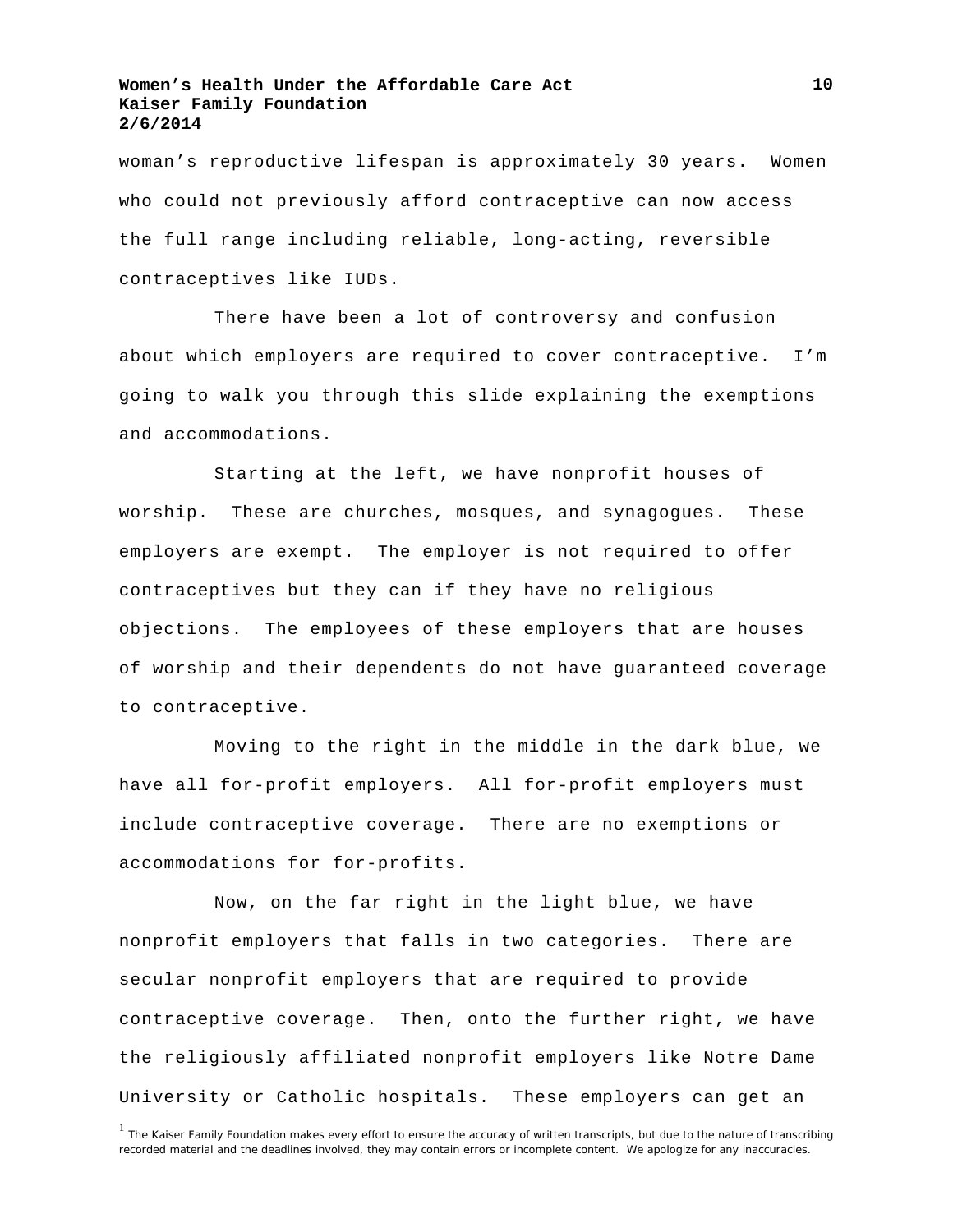accommodation if they self-certify that they object to providing contraceptive coverage based on religious grounds and provide a copy of this self-certification to their insurer or if they're self-insured to their third party administrator. This removes the burden of paying for the contraceptive coverage from the employer to the insurer or third party administrator. The employees and the dependents of these religiously affiliated nonprofits will receive the contraceptive coverage. They will just receive it directly from the insurer or the third party administrator.

More than 90 lawsuits have been filed by nonprofits and for-profits challenging the contraceptive coverage requirement. I'm going to focus on the two cases brought by for-profit employers which will be heard by the Supreme Court in March. The two cases are Hobby Lobby and Conestoga Wood Specialties. Both are for-profits, privately held companies. Hobby Lobby is a national chain of craft stores with over 13,000 employees. The owners are the Green family who are Protestants and object to providing health insurance for IUDs and emergency contraceptives including Ella and Plan B. Conestoga Wood Specialties is the wood cabinet manufacturer and has 950 employees. The owners, the Hahn family, are Mennonites and object to providing insurance coverage for Plan B and Ella. Both owners and companies are contending that the contraceptive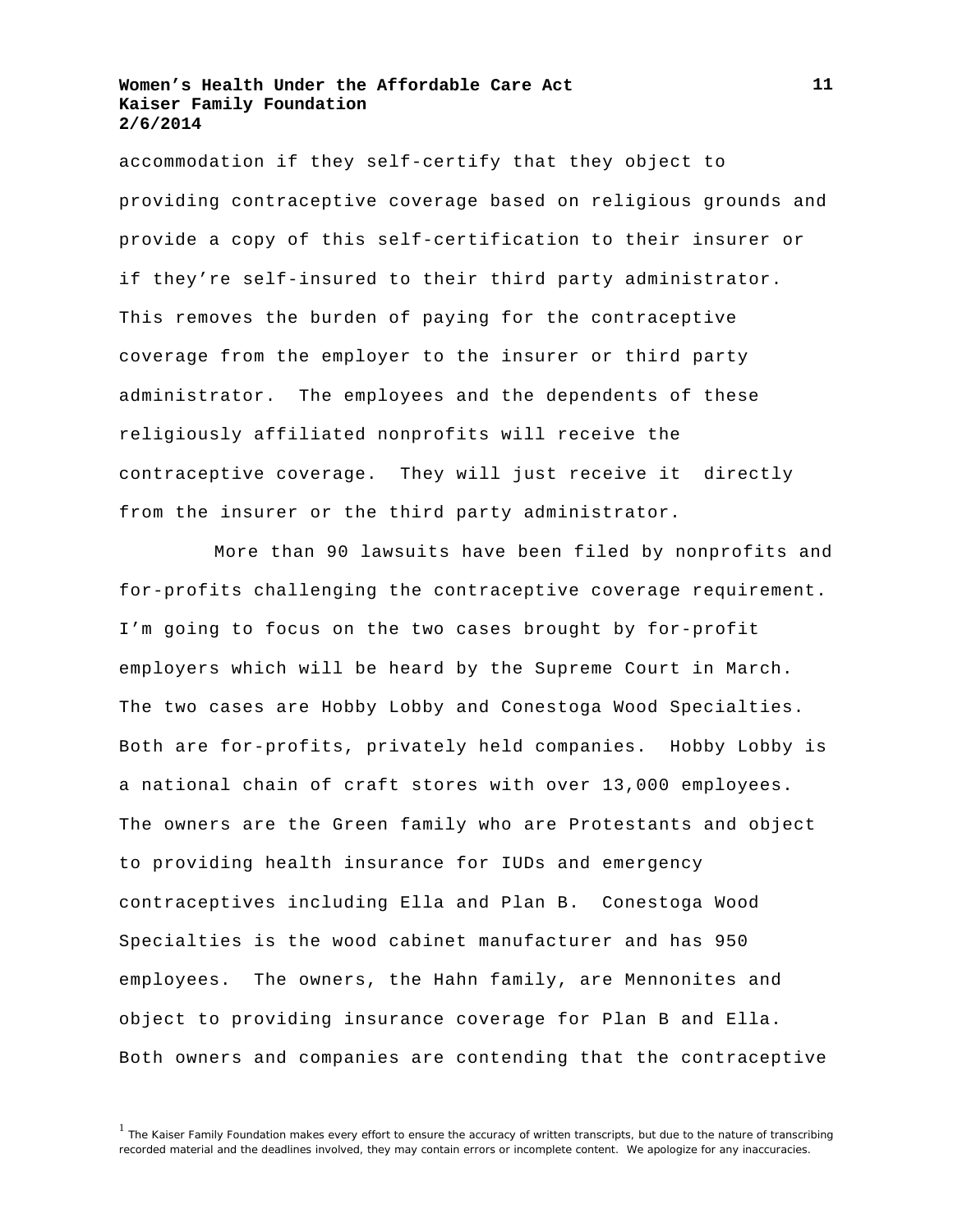coverage requirements as applied to them violate the First Amendment and the Religious Freedom Restoration Act.

At the heart of this litigation is the Religious Freedom Restoration Act. Congress passed this Act in 1993. The act states that the government shall not substantially burden a person's exercise of religion unless that burden is the least restrictive means to further a compelling governmental interest.

Let's break down RFRA, the Religious Freedom Restoration Act, to understand what the Supreme Court must consider in these cases. You see on this slide, there is a series of questions and depending on the answer, the court will either stop because there is no violation or move along to the next question. The first inquiry on the far left is whether the employer is a person that can exercise religion. This is the first time the Supreme Court will be considering this question, whether a for-profit can exercise religion. If the court answers this question yes, this will open a big door for for-profit companies asking for exemptions from other laws. Next, the court will move on to the second question. Does the requirement to provide health insurance for contraceptives substantially burden the employer? If the answer is yes, then we move to the third question. Does the government have a compelling interest to provide health insurance coverage for contraceptive? If the answer is no, then the law violates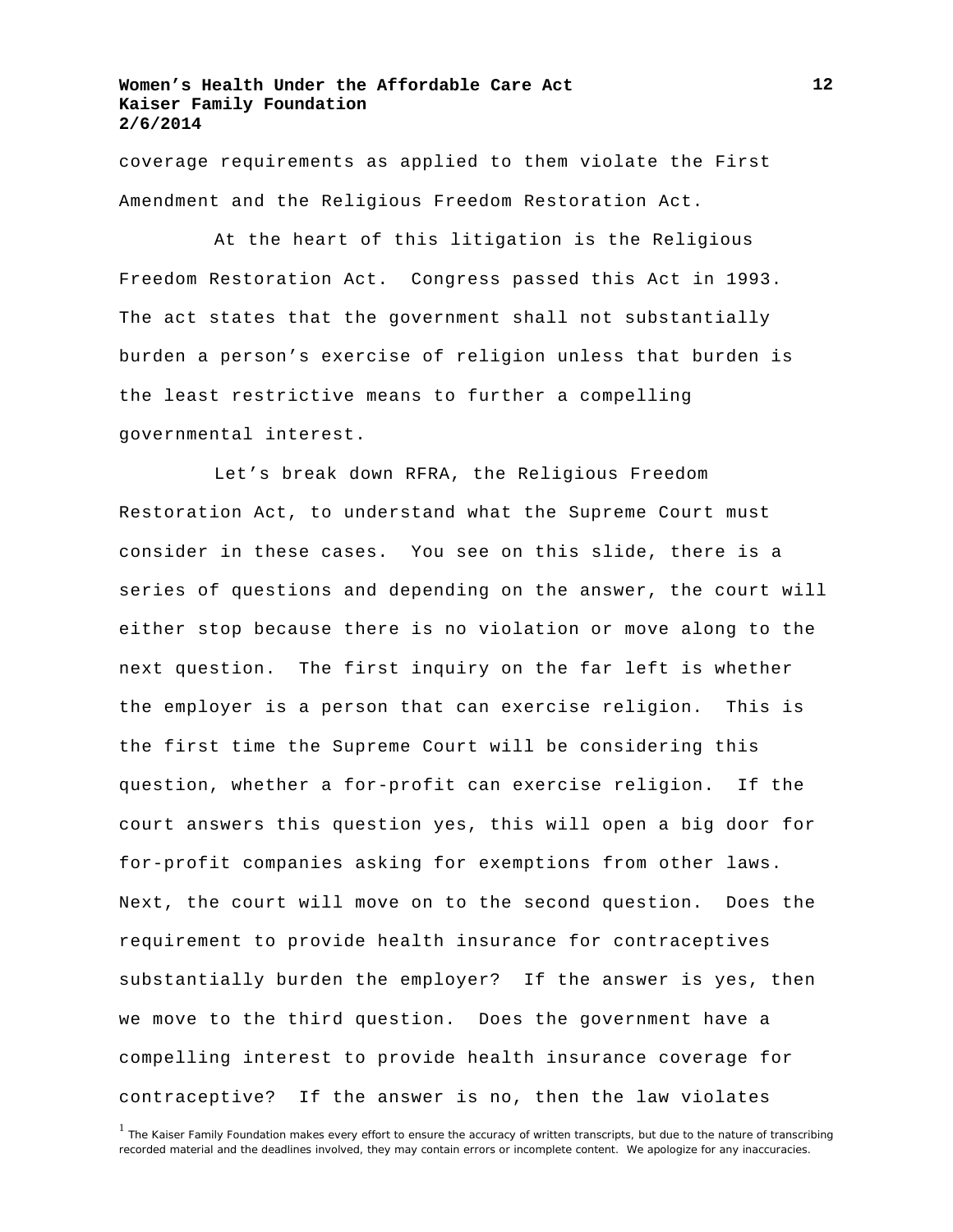RFRA. If the answer is yes, we move on to the last question. Is this the least restrictive means of meeting this compelling interest? If the answer is no, then there is a violation of RFRA. If the answer is yes, then there is no RFRA violation.

As I just mentioned, the Supreme Court's decision on these cases could have very far-reaching consequences. If the court holds that for-profit corporations can exercise religion, some employers may contend they have religious objections to various aspects of health care including blood transfusions, vaccinations, infertility treatments, psychiatry treatment and drug, and health insurance all together. Beyond health care, employers could ask to opt out, that the civil rights law was meant to protect people from employment and housing discrimination based on race, gender, religion, national origin, or pregnancy.

I'm going to shift now to talk about insurance coverage for abortion. At the federal level, the ACA explicitly banned abortion as being included as an essential health benefit. State policy also shapes coverage for abortion under Medicaid, state Marketplaces, and private insurance. Under Medicaid, the Hyde Amendment limits the use of federal funds to abortion coverage only in the cases of rape, incest and life endangerment. 33 states in D.C. limit abortion coverage of Medicaid to these circumstances. States can also prohibit plans in the state Marketplace to include abortion coverage and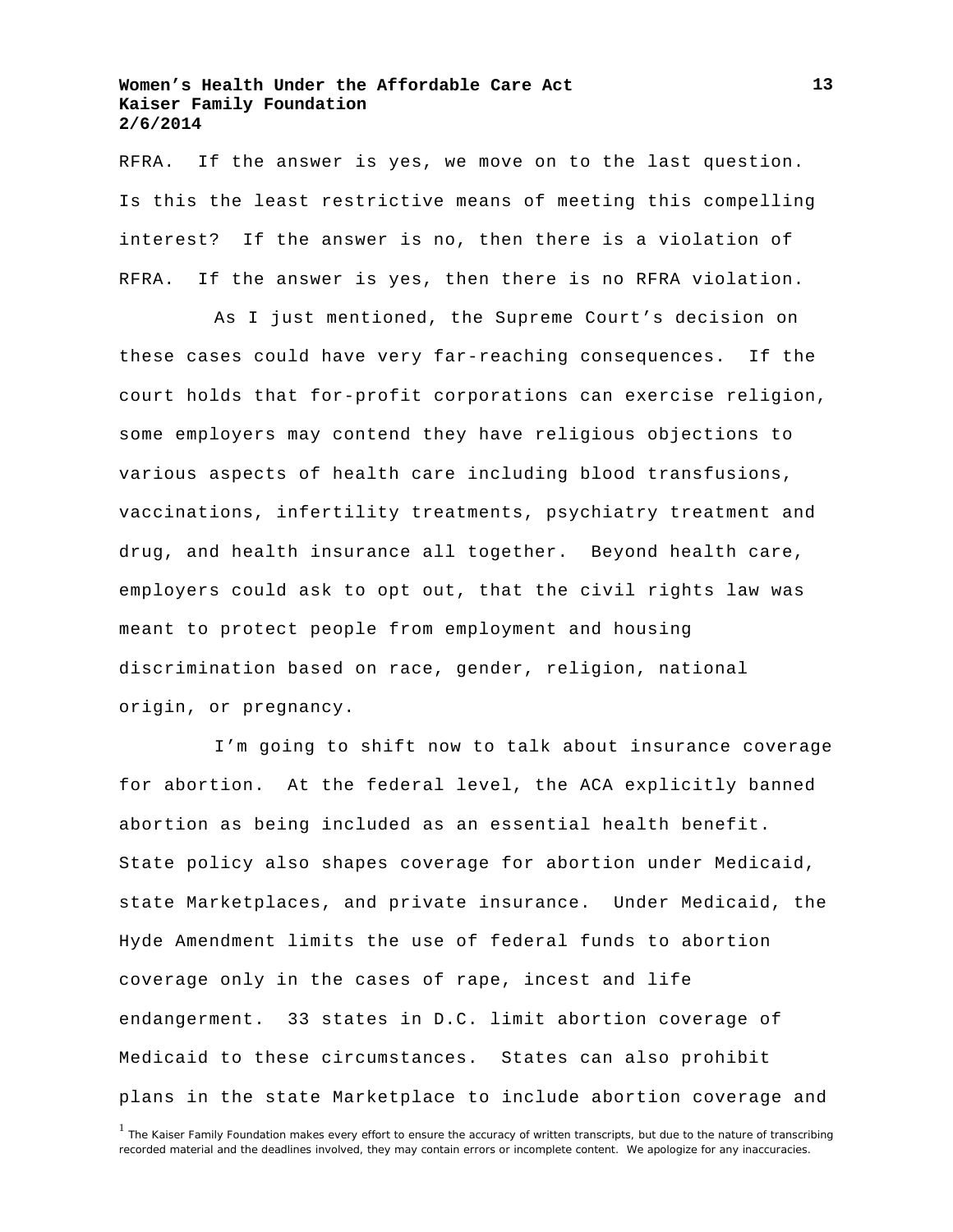24 states so far have done so. Nine states have banned or restricted abortion coverage in plans sold outside the Marketplace by private insurers in their state.

Looking at this map, we see the availability of abortion coverage throughout the country. The nine dark orange states are the states that I just mentioned that have restricted abortion coverage in Medicaid, the Marketplace as well as private insurance sold in their states. The dark blue states are where there are no restrictions on abortion coverage. The light orange and yellow states are in the middle with one or two restrictions on abortion coverage in the insurance plans, Medicaid and the Marketplace.

This pie chart shows the availability of coverage for previously uninsured women ages 19 to 49 who are now eligible for coverage. As you can see with the dark blue, just over half of these women are eligible for coverage that includes abortion without restrictions. Just over one-third or 3.9 million women only have coverage options with restriction on abortion coverage, and 15-percent, 1.8 million poor women, fall in the coverage gap but 99percent of these women live in states that restrict abortion coverage under Medicaid so even if their state expanded Medicaid, these women would still only have coverage with the restrictions on abortion coverage.

In summing up, here are some things to look for. Enrollment is clearly the number one priority for the

<sup>&</sup>lt;sup>1</sup> The Kaiser Family Foundation makes every effort to ensure the accuracy of written transcripts, but due to the nature of transcribing recorded material and the deadlines involved, they may contain errors or incomplete content. We apologize for any inaccuracies.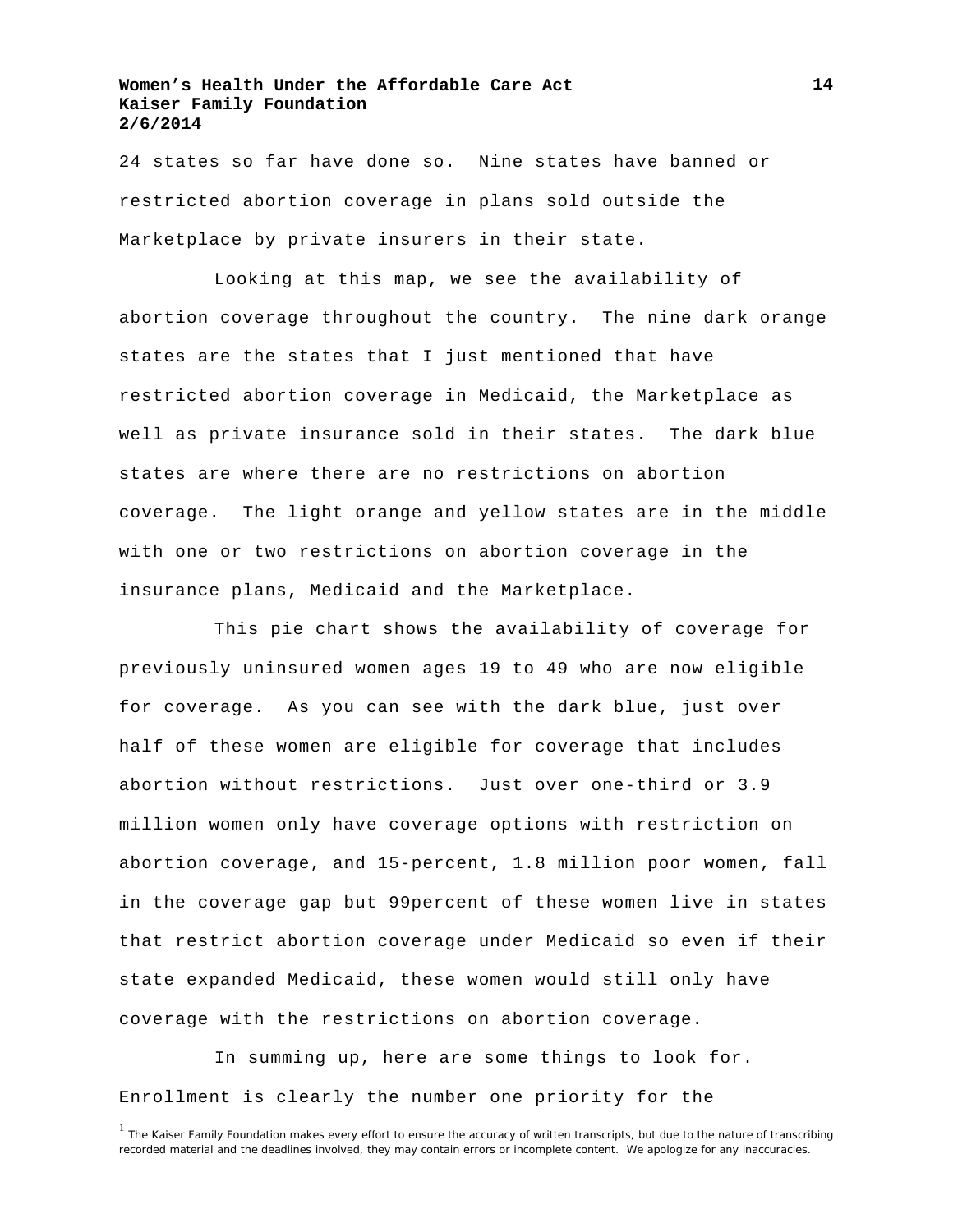administration, and women comprise a little more than half of early enrollees but there are still 2.4 million poor women in the coverage gap with no access to affordable coverage. Under the ACA in addition to broadening coverage for maternity care and mental health, there is now a wide array of preventive services that are covered with no copay. These are important big changes. The continuing monitoring is necessary to enforce the no-cost preventive services for women and determine if there are still gaps. For reproductive services, there is still a lot in play. The Supreme Court's oral argument for Hobby Lobby and Conestoga Wood Specialties is on March 25<sup>th</sup>, and a decision is expected in June. Abortion coverage rules are still in play at the federal and state levels.

We'll stop there and I'll turn it back to Penny to facilitate the questions.

**PENNY DUCKHAM:** Thank you. Just a couple of points which I've forgot to cover at the beginning which is one that we will post an audio version of this webinar on our website probably by the end of today and shortly after that, we will have a transcript available for those of you who might want to have that. On a more substantive note, as we said in the beginning, please send in your questions by the chat function at any point now and we will start answering that but on a more substantive note, before we go any further, could you just go

<sup>&</sup>lt;sup>1</sup> The Kaiser Family Foundation makes every effort to ensure the accuracy of written transcripts, but due to the nature of transcribing recorded material and the deadlines involved, they may contain errors or incomplete content. We apologize for any inaccuracies.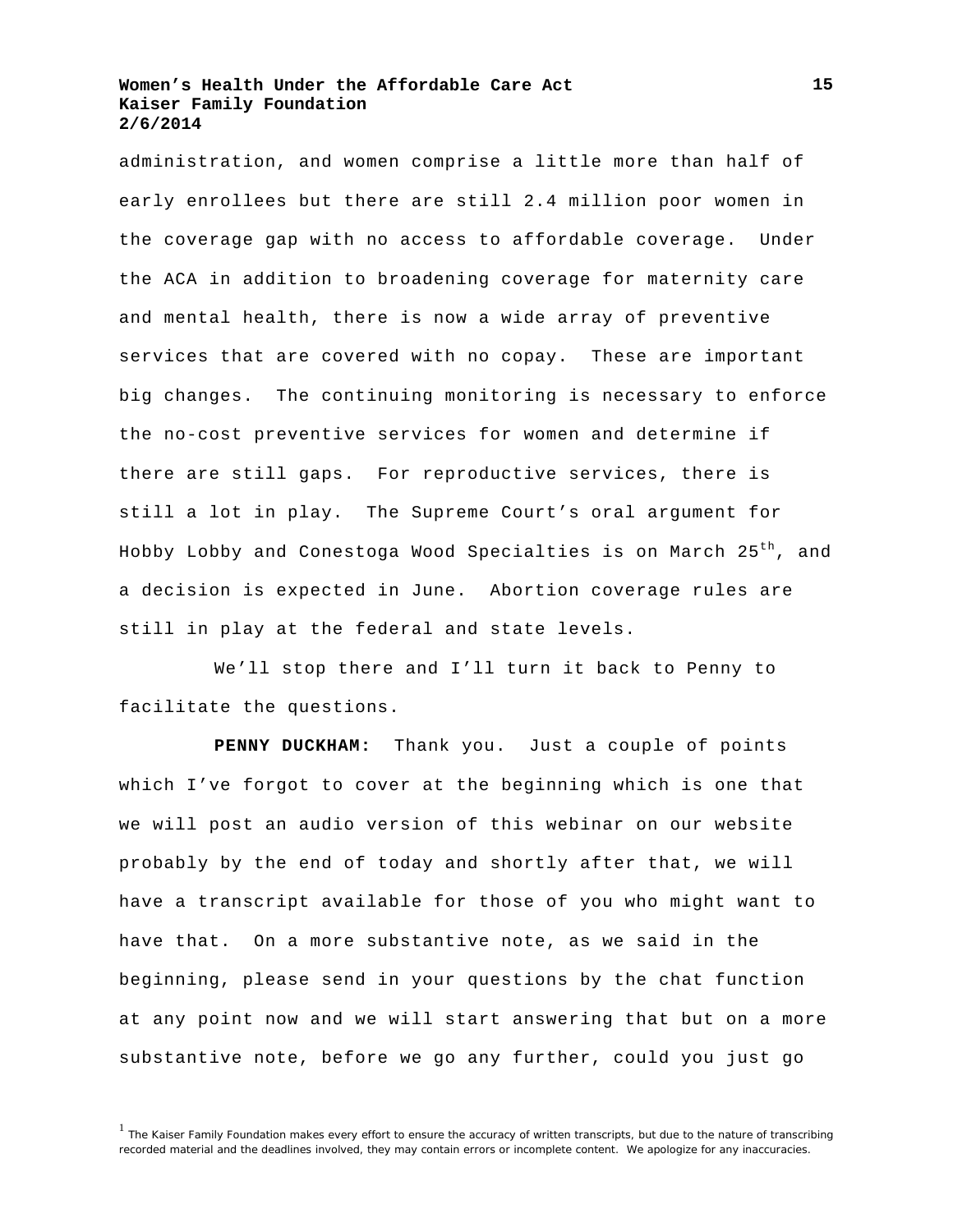back over. We've had a question about Ella and Plan B, both mentioned as part of the Supreme Court March the 25<sup>th</sup> case.

**ALINA SALGANICOFF, PHD:** Ella and Plan B are both oral emergency contraceptives. Plan B is available over the counter and Ella is a prescription medication that also is an emergency contraceptive. Ella, you need a prescription. Plan B is available over the counter.

**PENNY DUCKHAM:** Another clarification to questions. I'm sorry if there seems to be some mismatch between the slides coming up and the presentation. I don't know why that's happening but all slides will be available shortly after the end of this webinar so you'll certainly have those. If you'd like us to go back over any of them now, here's your chance to chat but otherwise, we are here and welcome any questions you may have. Please feel free to send them our way.

We can start now with the questions from Martel Eunice [misspelled?]. What is the likely effect of a ruling against the administration in the Hobby Lobby case?

**LAURIE SOBEL:** This is Laurie Sobel. It depends on exactly how the court rules and how broad it is. If they rule that the for-profit companies do not have to provide contraceptives based on religious grounds, then we can foresee that many other for-profit companies might come forward. There are already 46 for-profits that have sued on grounds that they have religious objections to providing the contraceptive

<sup>&</sup>lt;sup>1</sup> The Kaiser Family Foundation makes every effort to ensure the accuracy of written transcripts, but due to the nature of transcribing recorded material and the deadlines involved, they may contain errors or incomplete content. We apologize for any inaccuracies.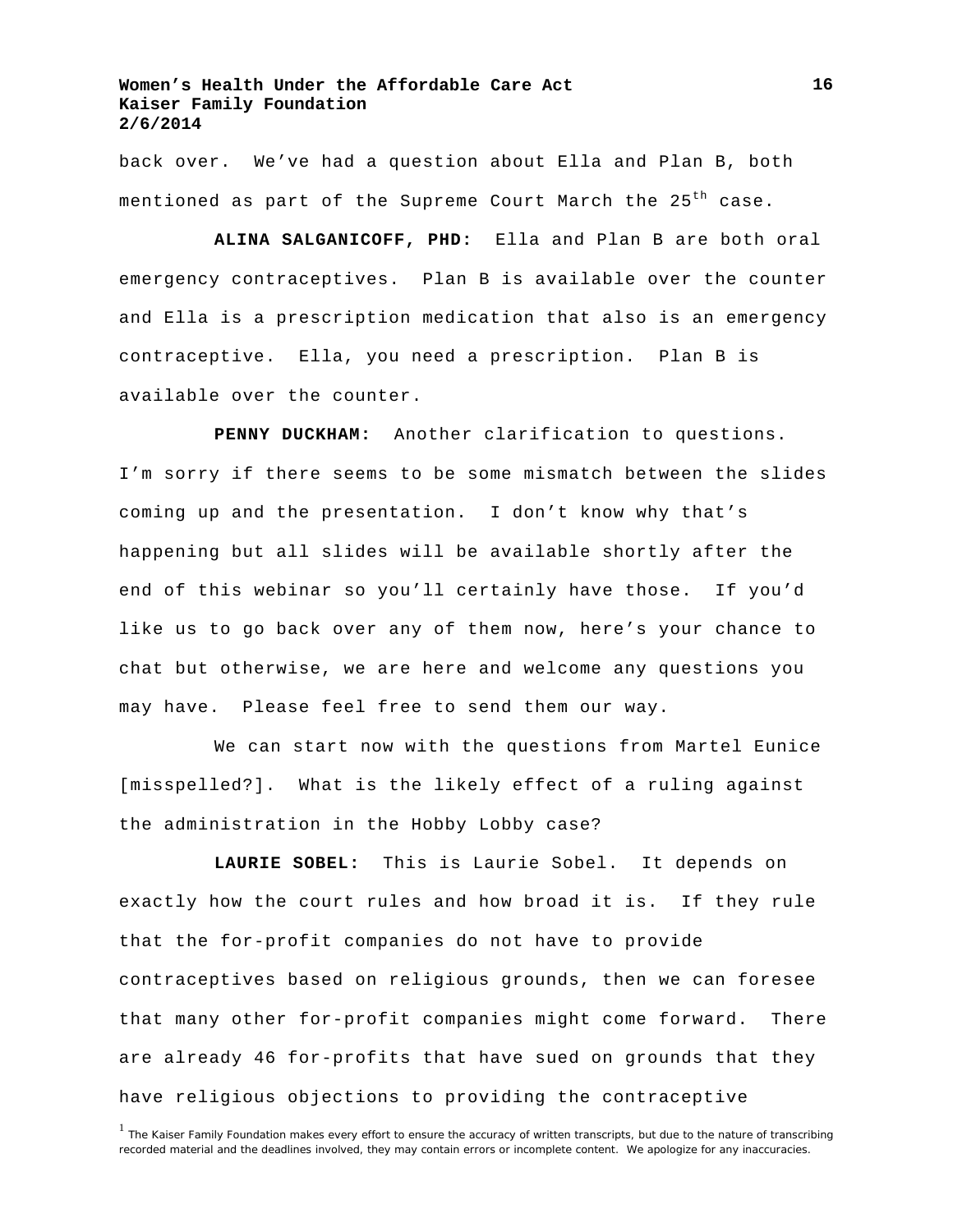coverage. It's not obviously as big a case as the ACA challenge altogether but it could have significant effect on the availability of contraceptive coverage through employers.

**PENNY DUCKHAM:** On the follow-up from that, Jane Amari [misspelled?] has asked, Hobby Lobby says it only objects to abortions and using contraceptives and clearly [inaudible] but do you see a way for the courts to accept these arguments and possibly define two categories of contraceptives?

**LAURIE SOBEL:** Well, this is Laurie again. The FDA has categorized both of those drugs as contraceptives and based upon scientific evidence, they've made that determination so I would think it would be highly unlikely that the court would then go around and try to overrule the FDA determination of the category of those drugs.

**ALINA SALGANICOFF, PHD:** Yes. This is Alina Salganicoff. There have been other scientific bodies who have also reviewed the literature and find that these emergency contraceptives actually do not disrupt an implanted pregnancy.

**PENNY DUCKHAM:** We are going to go back now to the pie chart slide. I think there's only one of them.

**LAURIE SOBEL:** There are two.

**PENNY DUCKHAM:** There are two so I'm not quite sure. John Barrett, if you want to just clarify which one you were going for or we can go over both of them. We will start by going over the one about abortion coverage for women uninsured.

<sup>&</sup>lt;sup>1</sup> The Kaiser Family Foundation makes every effort to ensure the accuracy of written transcripts, but due to the nature of transcribing recorded material and the deadlines involved, they may contain errors or incomplete content. We apologize for any inaccuracies.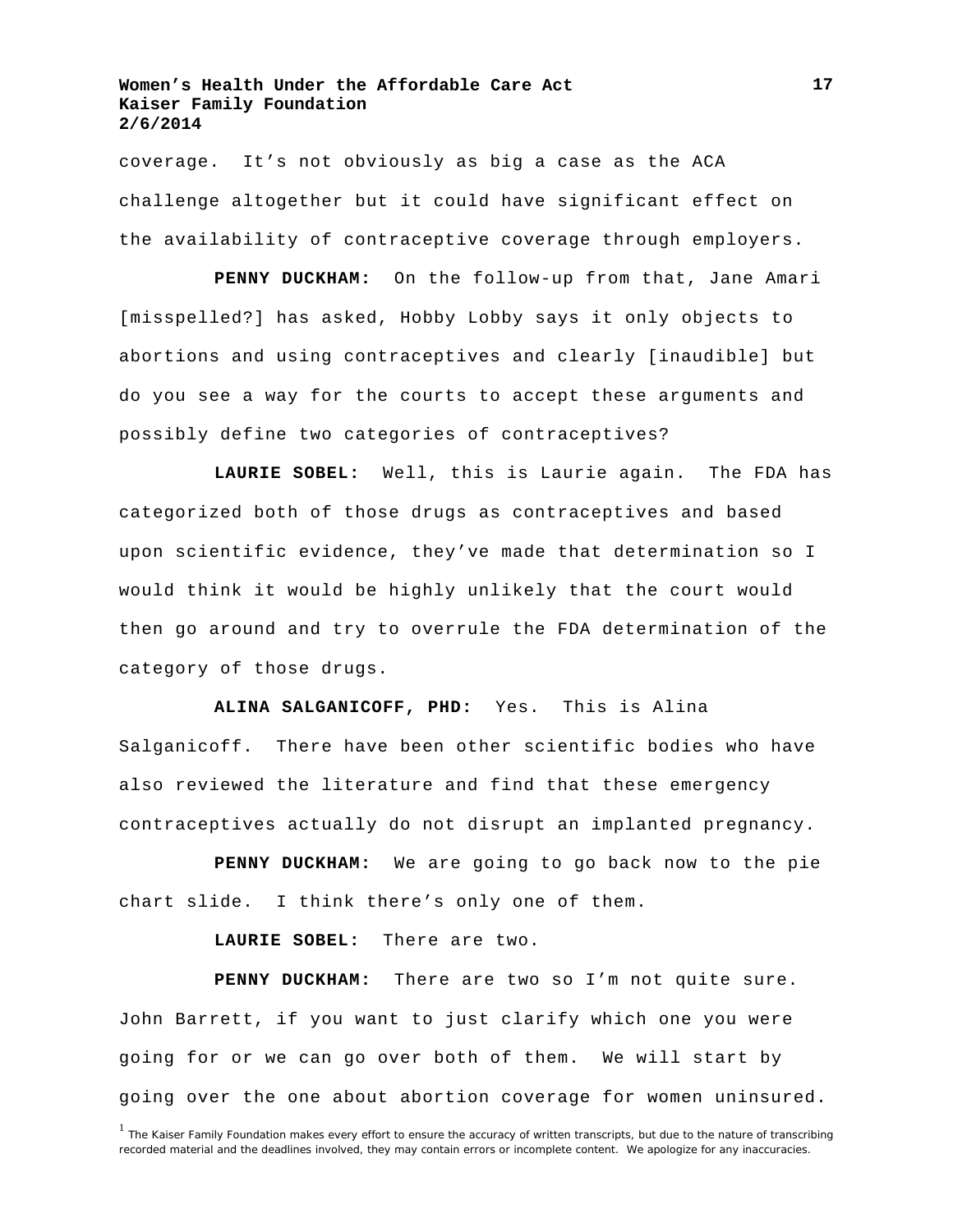**LAURIE SOBEL:** Sure. What we're looking at here is availability of coverage for newly insured women ages 19 to 49. These were women who were previously uninsured, and this is based upon the restrictions that different states have made on abortion coverage. As you see, the dark blue, just over 50 percent of women will have access to coverage without restrictions on abortion. In the dark orange, we have about a third of the women, almost 4 million women who have access to coverage but only with restrictions for abortion coverage and then in the yellow, we have the women that still won't have any available affordable coverage and they fall into the coverage gap.

**ALINA SALGANICOFF, PHD:** We came to these calculations by actually looking at the policies in each state and then looking at the women who would have been eligible in each of these categories.

**PENNY DUCKHAM:** Now, we're going to go back to the other pie chart in case that's going back to the beginning of this webinar.

**ALINA SALGANICOFF, PHD:** What this does is really teases apart how women who are currently uninsured will qualify based on their income and based on the state that they live in and so if you start—starting at the bottom, those are the women, 2.5 million women, who are undocumented, that is, they are banned from receiving any federal assistance either through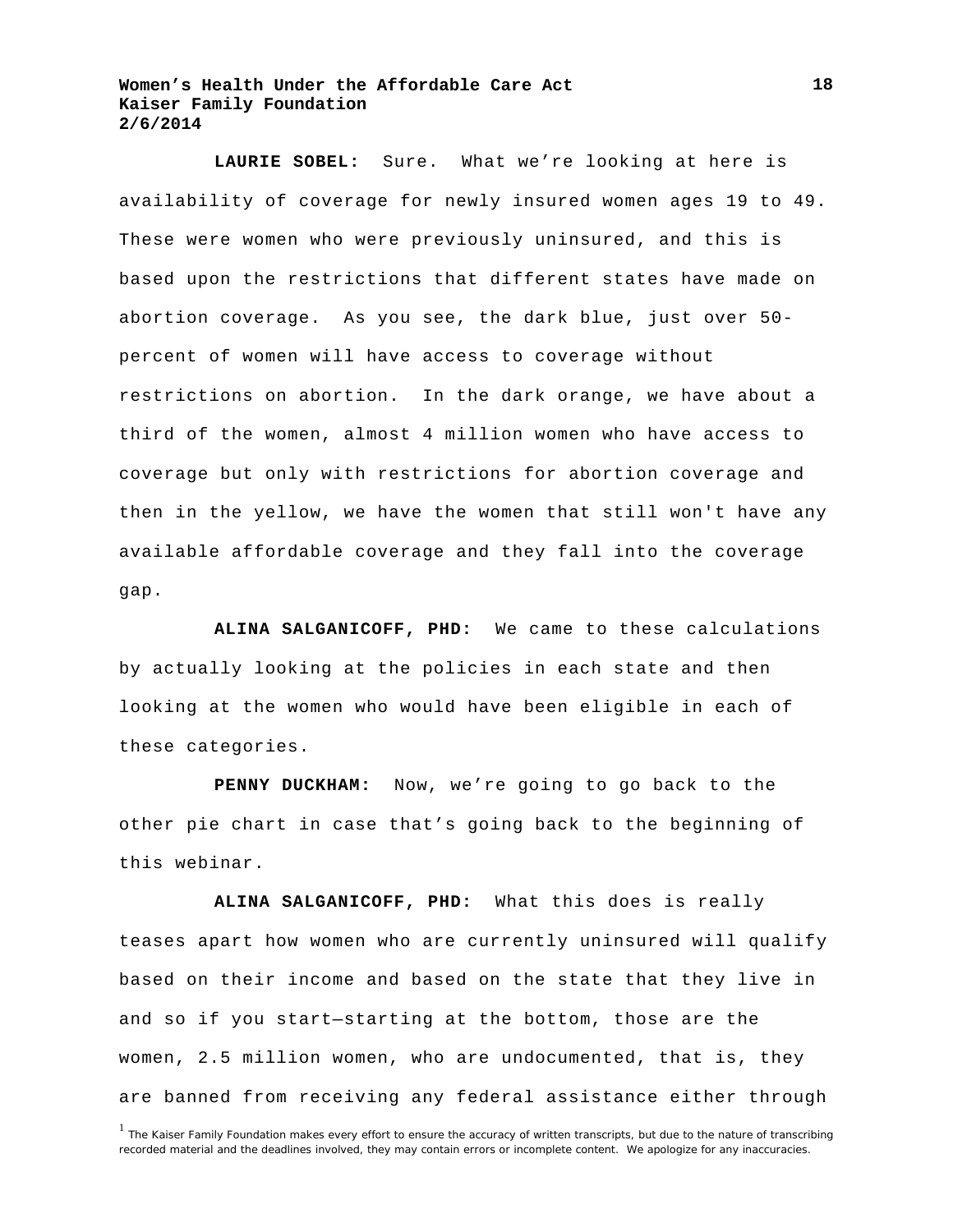Medicaid and even purchasing coverage on the exchange. There are 2.4 million women who are in the coverage gap. Those are women who live in states that are not expanding Medicaid that are also poor. There are 4.4 million women who are going to be Medicaid eligible. There's another 6.8 million who are going to be eligible for tax credits, that is, their income is between either 100- or 138-percent of the poverty level depending on their state and 400-percent of poverty and so they will receive subsidies in the form of tax credits which will allow them to buy coverage. Then, there's another 2.6 million whose income is too high to qualify for tax credits but they also will qualify for care in the Marketplace if they have a pre-existing condition or any other issue and also will be able to take advantage of the lower rate.

**PENNY DUCKHAM:** Here's a question from Lorraine Grossman [misspelled?]. How would the challenge from forprofit companies affect the challenge by nonprofit groups like Notre Dame?

**LAURIE SOBEL:** This is Laurie again. For the nonprofit, I mean you go through the same RFRA analysis but they have a much easier time showing that they have the ability to exercise religion as a nonprofit religiously affiliated organization. The accommodation is different from the nonprofits in that category so the question on the burden is different because essentially what they'll require to do is to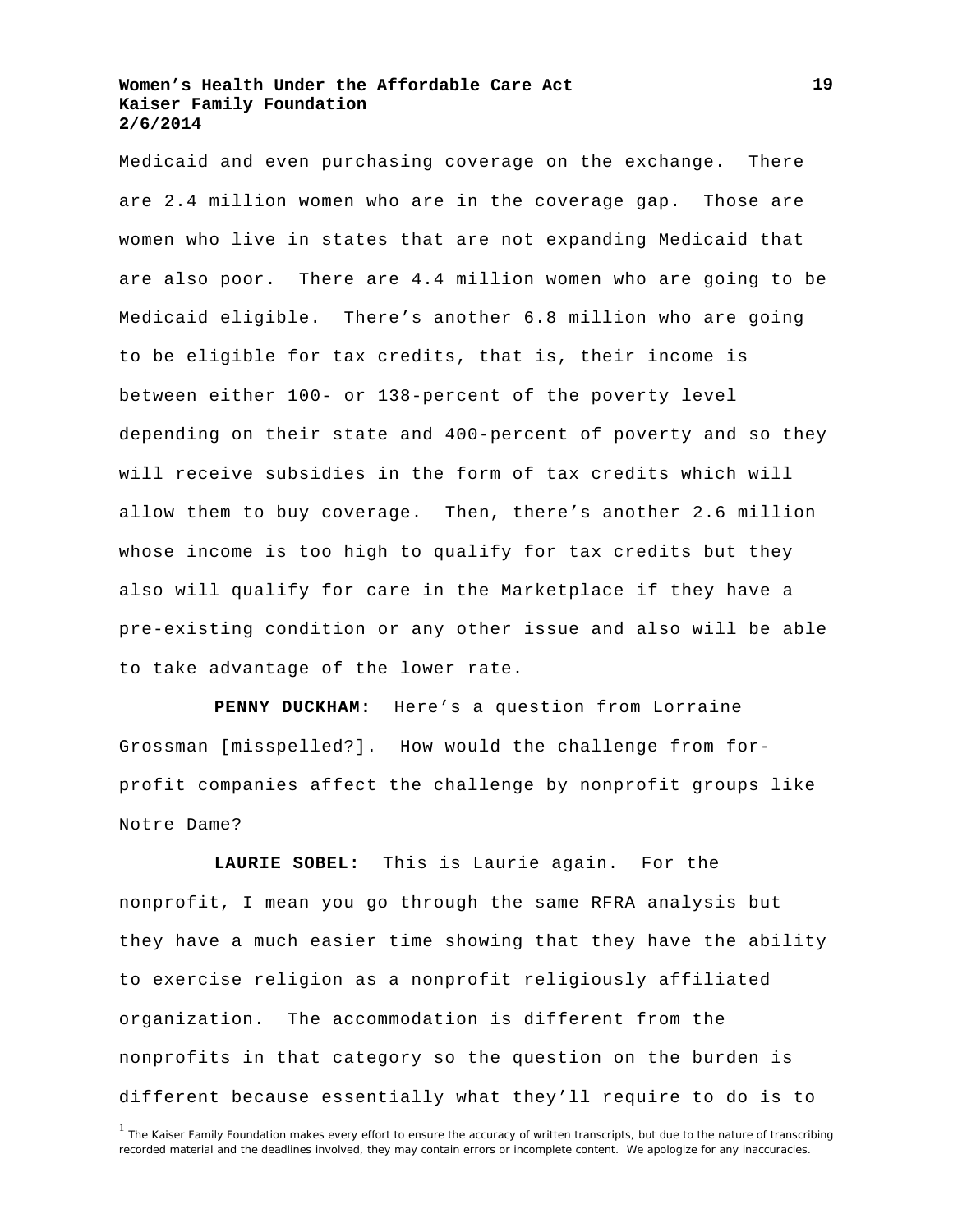self-certify that they have religious objections to the contraceptive coverage and provide that certification to either their insurer or third party administrator. The analysis about the burden would be different but the analysis about the compelling interest as well as whether the government is meeting that compelling interest in the most restrictive way will be similar to the for-profit companies.

**PENNY DUCKHAM:** Here we're shifting slightly to a question from Kathleen Dorney. Can you suggest any action points or breaks for women trying to get coverage or women new to coverage? That's a pretty broad question but accessing [interposing].

**ALINA SALGANICOFF, PHD:** This is a great question because I think what we're trying to do is not only reach women who have had coverage in the past but there are a lot of women who have had no experience and so a lot of those women are going to be eligible —there are groups that are working with them. I think women can reach out to their clinics that they had been seeing. I know that a lot of the family planning clinics have people that are trained to help women enroll as well as community health clinics. In addition to that, the state websites and the federal websites are supposed to be working better but there are a lot people who need to enroll. The nonprofit groups had navigators as well that are trained to help women and individuals enroll.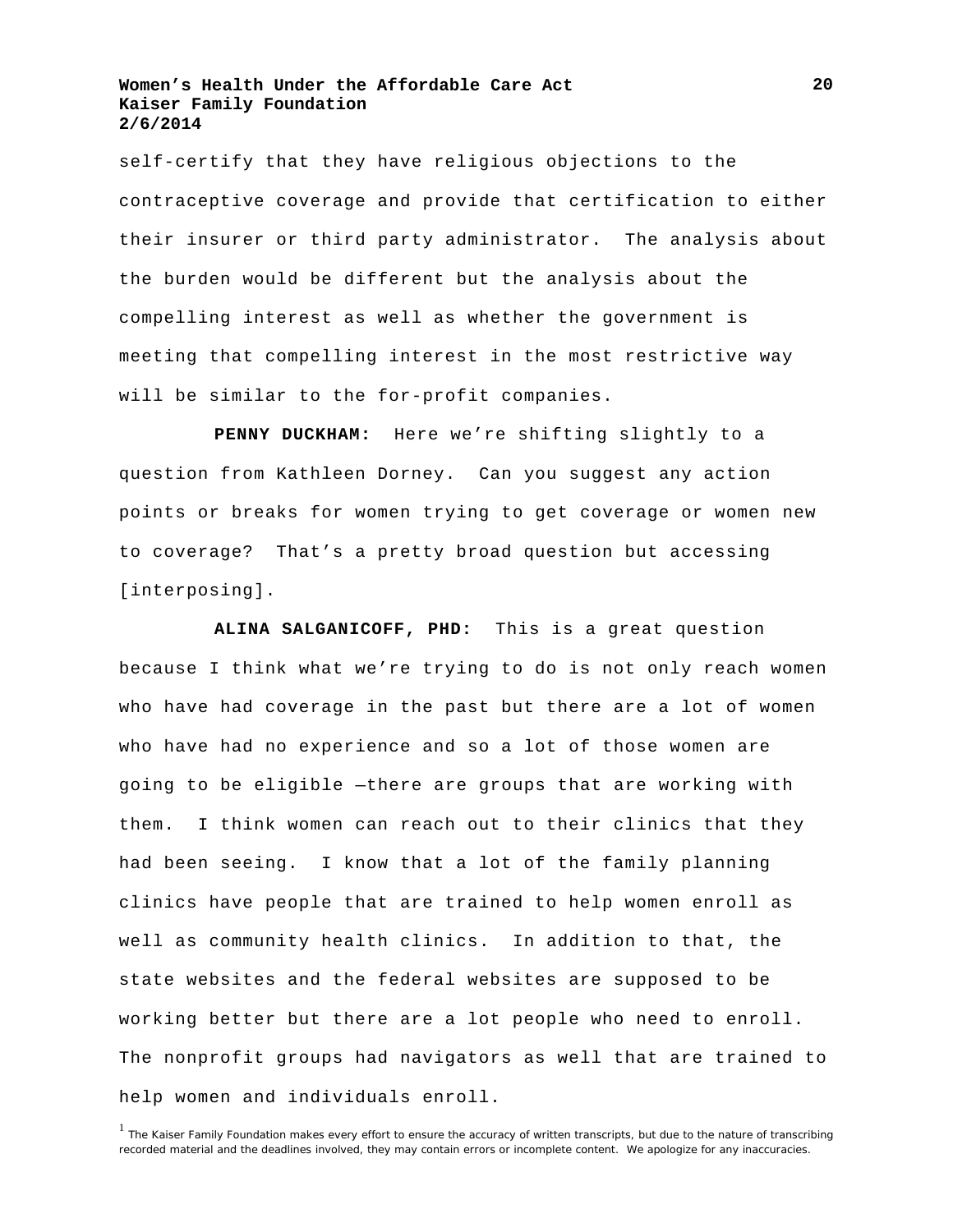**PENNY DUCKHAM:** [Inaudible] asks can you explain how patients cared for in free primary care clinics might be affected? I think that is generally by under the ACA but also touched specifically as regards.

**ALINA SALGANICOFF, PHD:** Well, really again it depends on your categorization. The primary care clinics, the free clinics like community health centers and other family planning clinics are going to continue to be there. There's still going to be a tremendous need to have these clinics because as I mentioned earlier, there are 5 million women who are not going to be eligible for services but that are currently eligible for coverage and are currently residing in the United States but in addition to that, a lot of women now who are using these clinics are now going to be eligible for coverage either Medicaid or subsidized coverage through the exchange. I think it is important for those women to contact their clinics if they want to continue that relationship, to try to find out which of the plans their clinics are participating in so they can continue to have seamless coverage and make sure that that network includes their clinic.

**PENNY DUCKHAM:** Just to be clear, that was Alina Salganicoff. We didn't identify her. Now, a question from Suzanne Jacques. You mentioned those concerns about the implementation of free preventive health benefits. Can you give some examples of access problems?

<sup>&</sup>lt;sup>1</sup> The Kaiser Family Foundation makes every effort to ensure the accuracy of written transcripts, but due to the nature of transcribing recorded material and the deadlines involved, they may contain errors or incomplete content. We apologize for any inaccuracies.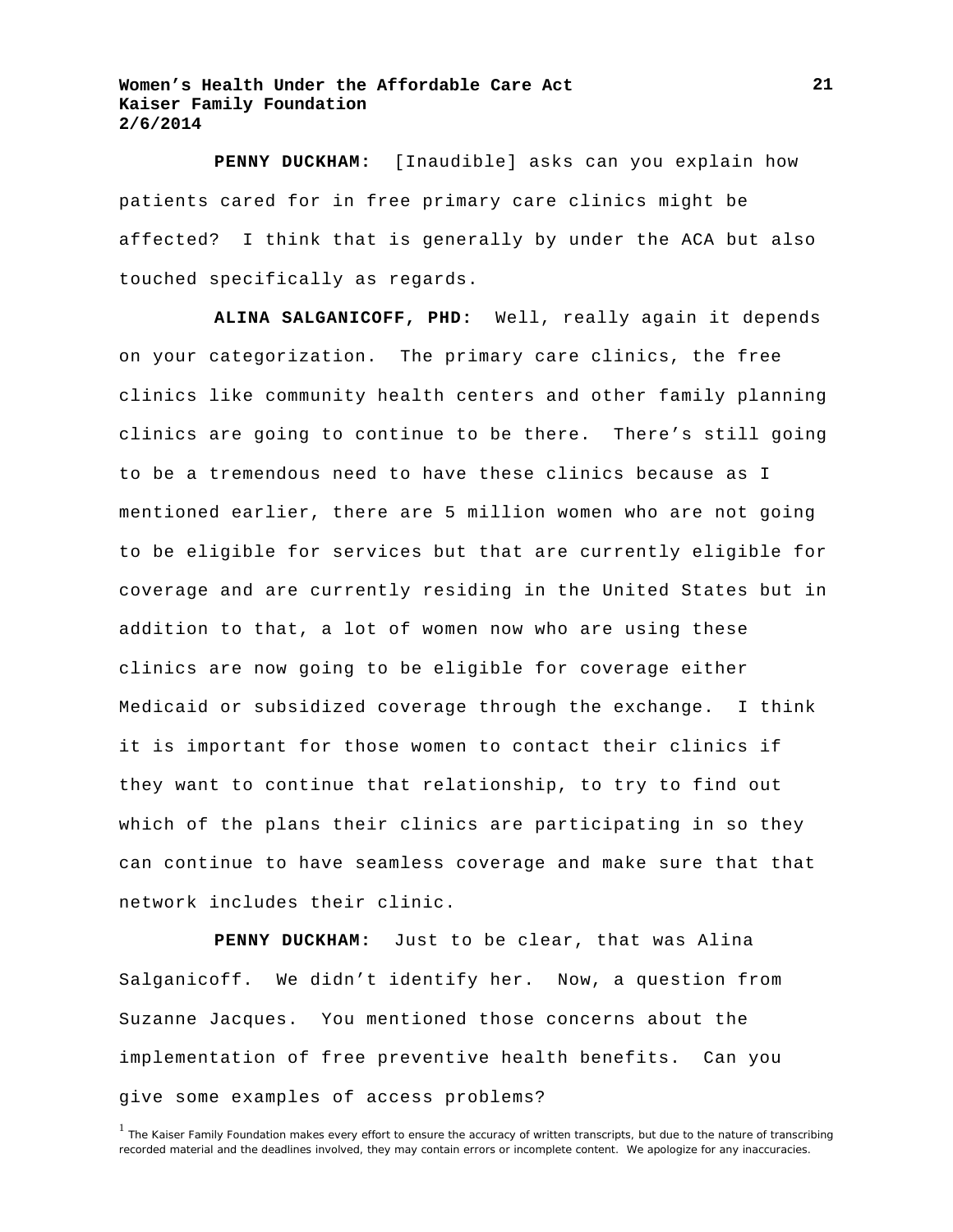**LAURIE SOBEL:** This is Laurie. For the contraceptive coverage, there is under the guidelines, plans are allowed to use reasonable medical management to implement that provision and so what that generally means is that they can require women to obtain the generic birth control pill rather than a brand name birth control pill but we don't know what other provisions plans are going to be using in terms of cueing or putting up barriers to some of the more expensive contraceptive coverage for women so that's what we need to have continuing monitoring around that implementation.

**ALINA SALGANICOFF, PHD:** Yes. I think even if you've looked even beyond contraceptive coverage, if you look at, for example, the breastfeeding support, who are the providers who are going to be actually qualified to provide the education, consultation, what types of breast pumps are going to be available, around the intimate partner violence, how is that screening going to be done, and how are the referrals going to be handled. The evidence is there that screening and referral and counseling does make a difference in terms of reducing harm for women who are experiencing intimate partner violence but this is a new issue for both health care providers and insurers to cover now and so I think that there is going to be a large learning curve.

**PENNY DUCKHAM:** Now, Chandra Wright is coming to ask has the Establishment Clause come into the Hobby Lobby case at

<sup>&</sup>lt;sup>1</sup> The Kaiser Family Foundation makes every effort to ensure the accuracy of written transcripts, but due to the nature of transcribing recorded material and the deadlines involved, they may contain errors or incomplete content. We apologize for any inaccuracies.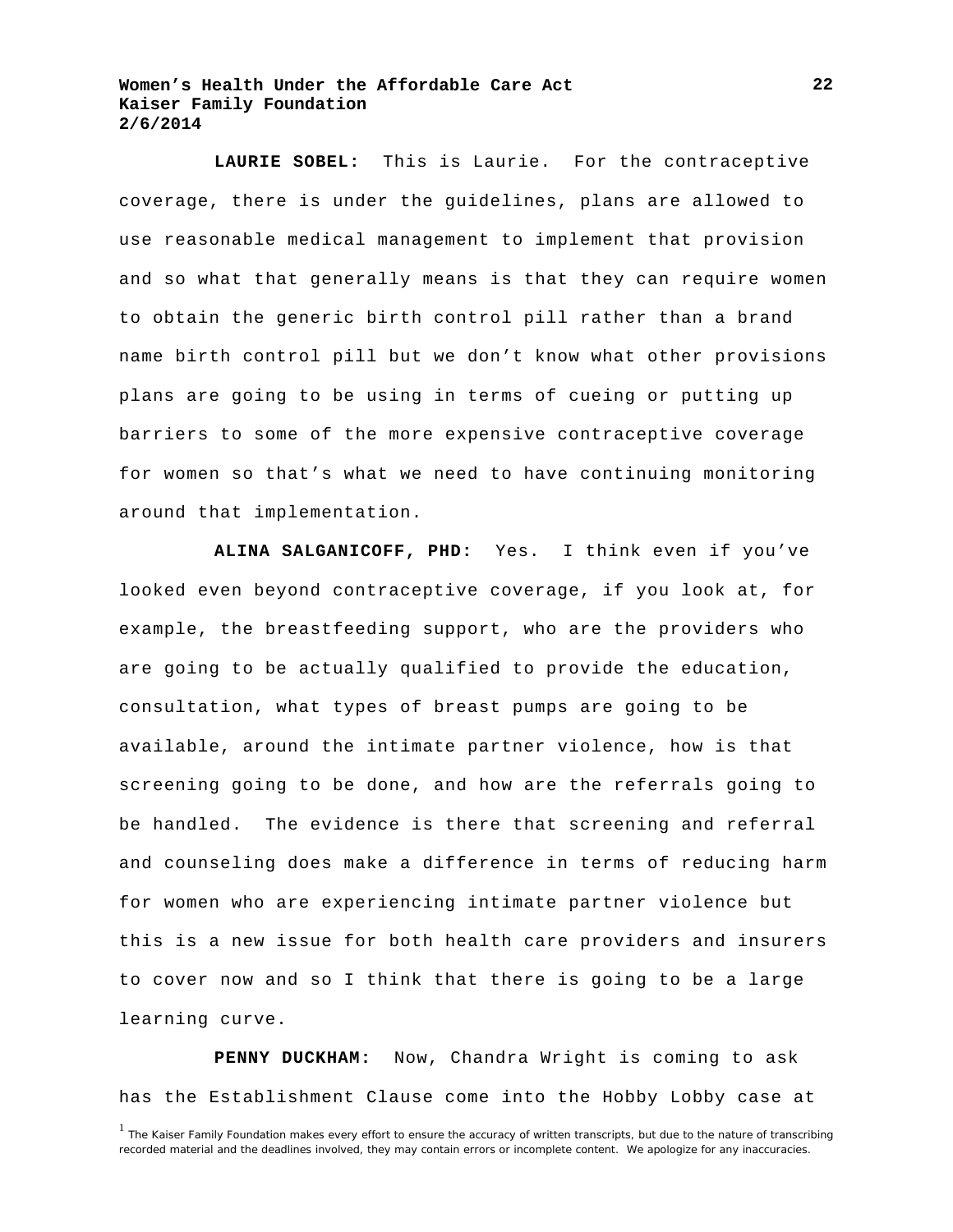all. There was an editorial piece in *The New York Times* today but Laurie [interposing]—

**LAURIE SOBEL:** The Establishment Clause just to remind everybody of your Legal 101 is basically that the government and the church need to be separate and that one cannot impose the religion on somebody else and so this wasn't briefed very much in the government's case - this was just dropped as a footnote Marci Hamilton, a Professor at Cardozo School of Law, has written an amicus brief, writing at length about this and *The New York Times* today just had an editorial suggesting that the court asks for a briefing on this issue specifically. In addition, just in case folks don't know, in the Notre Dame lawsuit, the students have intervened as a party anonymously but represented by counsel as a party in that case basically saying that they have a stake in the case because they as students will do not have access to contraceptive coverage and if Notre Dame is allowed to not provide it and the accommodation is considered to be a burden on them. There's been more and more talk about how this affects both the students in the university setting as well as employees in the employment setting.

**PENNY DUCKHAM:** Now, we're getting to the crystal ball gazing questions and I'm not sure how capable or willing each one of them but here we go. Mary Silver asks what do you predict about or say commenting about states accepting the

<sup>&</sup>lt;sup>1</sup> The Kaiser Family Foundation makes every effort to ensure the accuracy of written transcripts, but due to the nature of transcribing recorded material and the deadlines involved, they may contain errors or incomplete content. We apologize for any inaccuracies.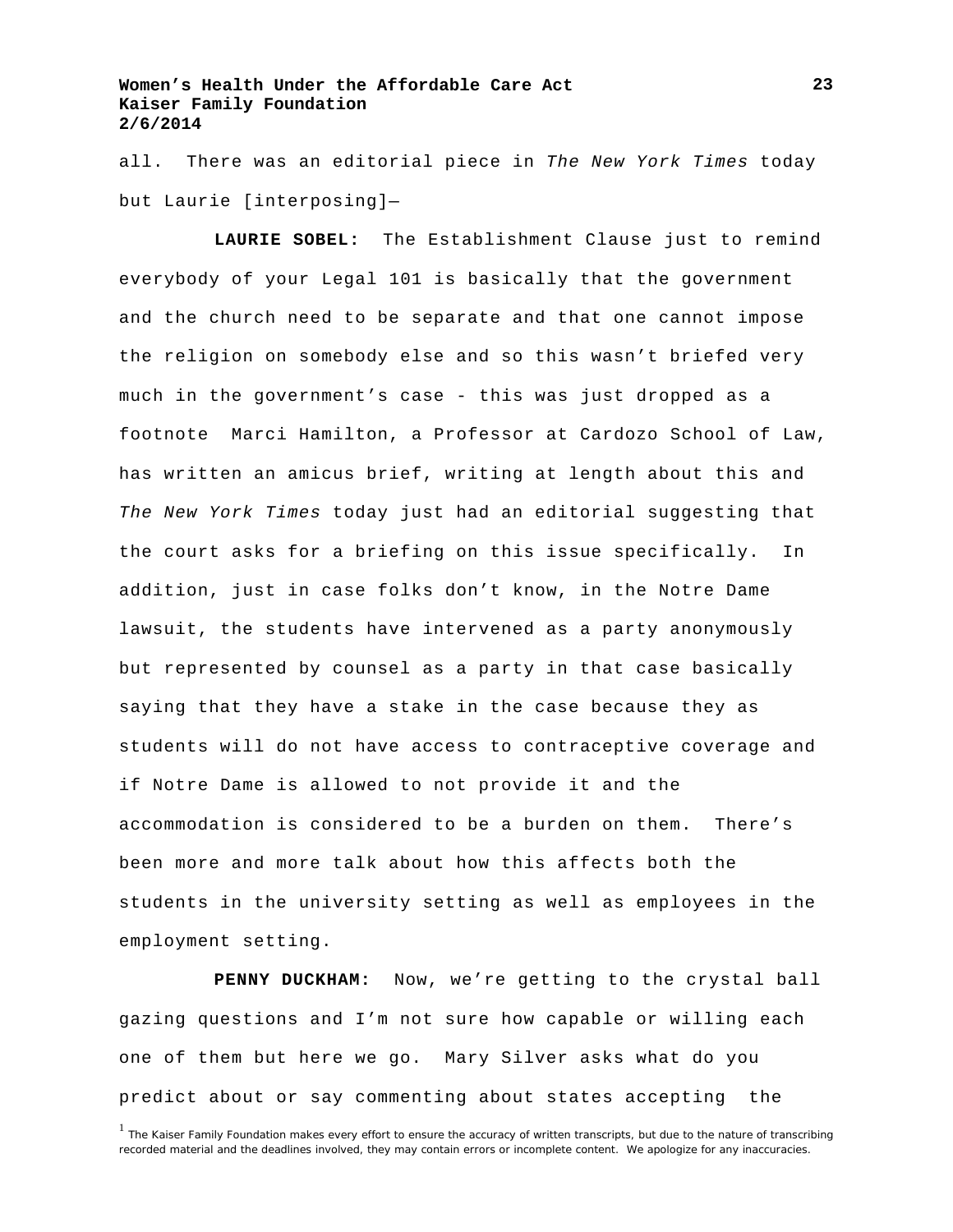Medicaid expansion. Alina, do you want to take a crack at that one?

**ALINA SALGANICOFF, PHD:** Yes. Well, I mean that there that there has been some kind of interest in some of the states—can we go back to the Medicaid map please—in some of the states in looking at alternative to the Medicaid expansion in Indiana and Pennsylvania, for example, so that there are some states that are kind of looking at slightly different ways that they can cover this population, at least through the private sector but in addition to that, I think it is also important to have some historical perspective in terms of just Medicaid implementation over time. Medicaid was not a required program, the states could participate. They didn't all participate initially when the program was enacted in 1965 and in fact, I think Arizona was the last state to join Medicaid in the 1980s. I think that over time, we will see more and more states particularly I think as people realize that there is an inequity there, that you'll have people that are the poorest in the state without a pathway to either Medicaid or access to subsidies because of the way the law is written and people who have slightly higher income will be eligible to get tax credits. So I think over time, we will see more and more states expanding coverage. I think also the safety net providers, the hospitals also will push for these changes, as they have been.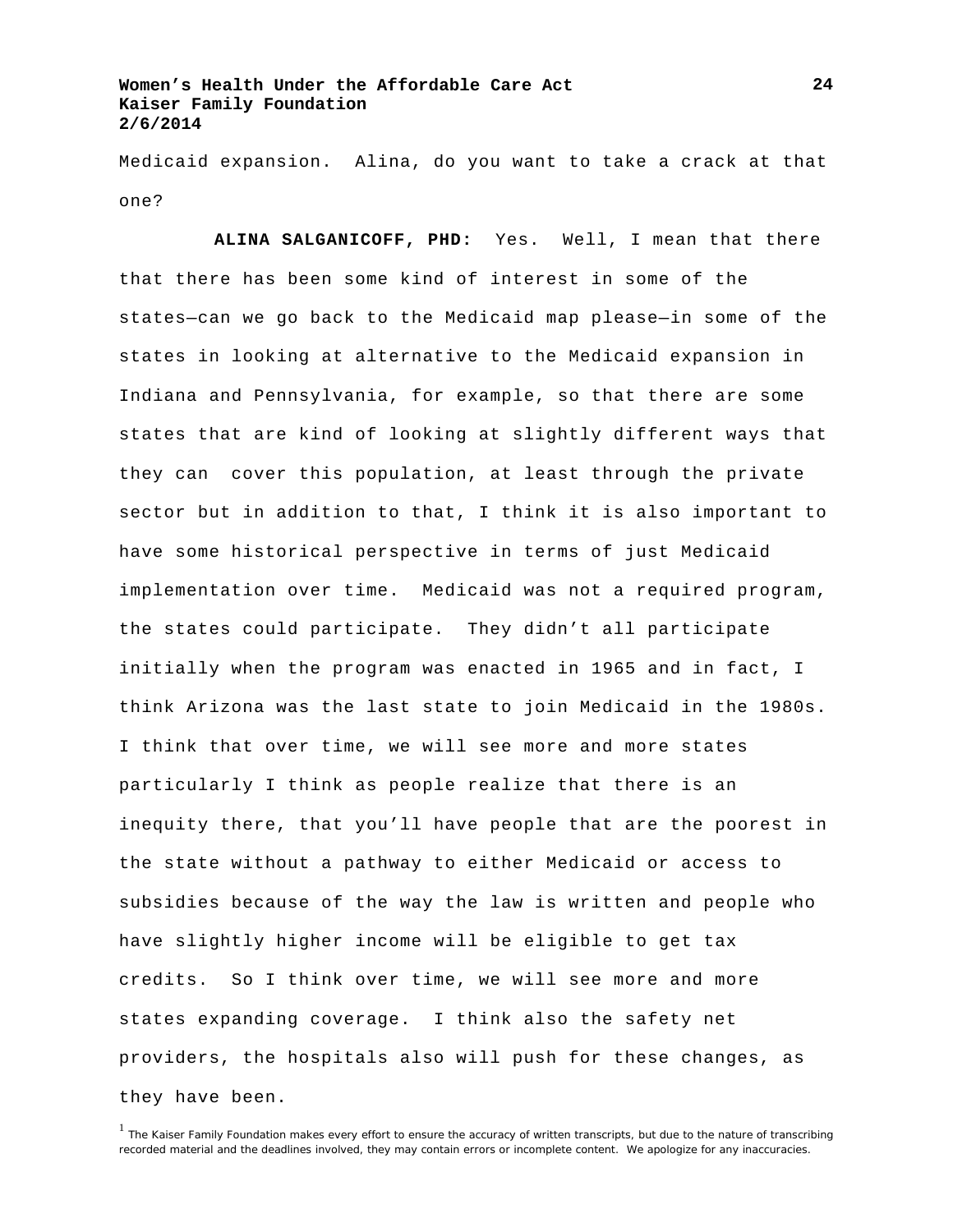**PENNY DUCKHAM:** Marcel Marciellius (?) asks what will be likely the effects of the ruling against the administration in the Hobby Lobby case?

**LAURIE SOBEL:** Beyond the case itself, any ruling that would rule in favor of for-profits having religious rights would have much broader ramifications. Again, this is the first time the court is looking at this issue of whether a forprofit company can exercise religion and a lot of people point to Citizens United and that was a Free Speech case. This is different. This is about the ability to exercise religion. In the health care context, it really could—you could see a new wave of employers that basically contend that parts of the health care law or parts of providing health insurance conflicts with their religious belief and they want to opt out of those provisions. Beyond that, this case really has very far-reaching consequences in terms of civil rights because employers could basically contend that the civil rights laws violate their religion and that they don't believe that unwed people should live together so they're not going to hire people who are living together that are not married. You can go from there and you can imagine the very large consequences that this could have. Just to keep in mind, there are many amicus briefs that have been filed in the Hobby Lobby and Conestoga Wood. I think at last count, it was 81 amicus briefs, and there're lots of businesses that are submitting amicus briefs in support of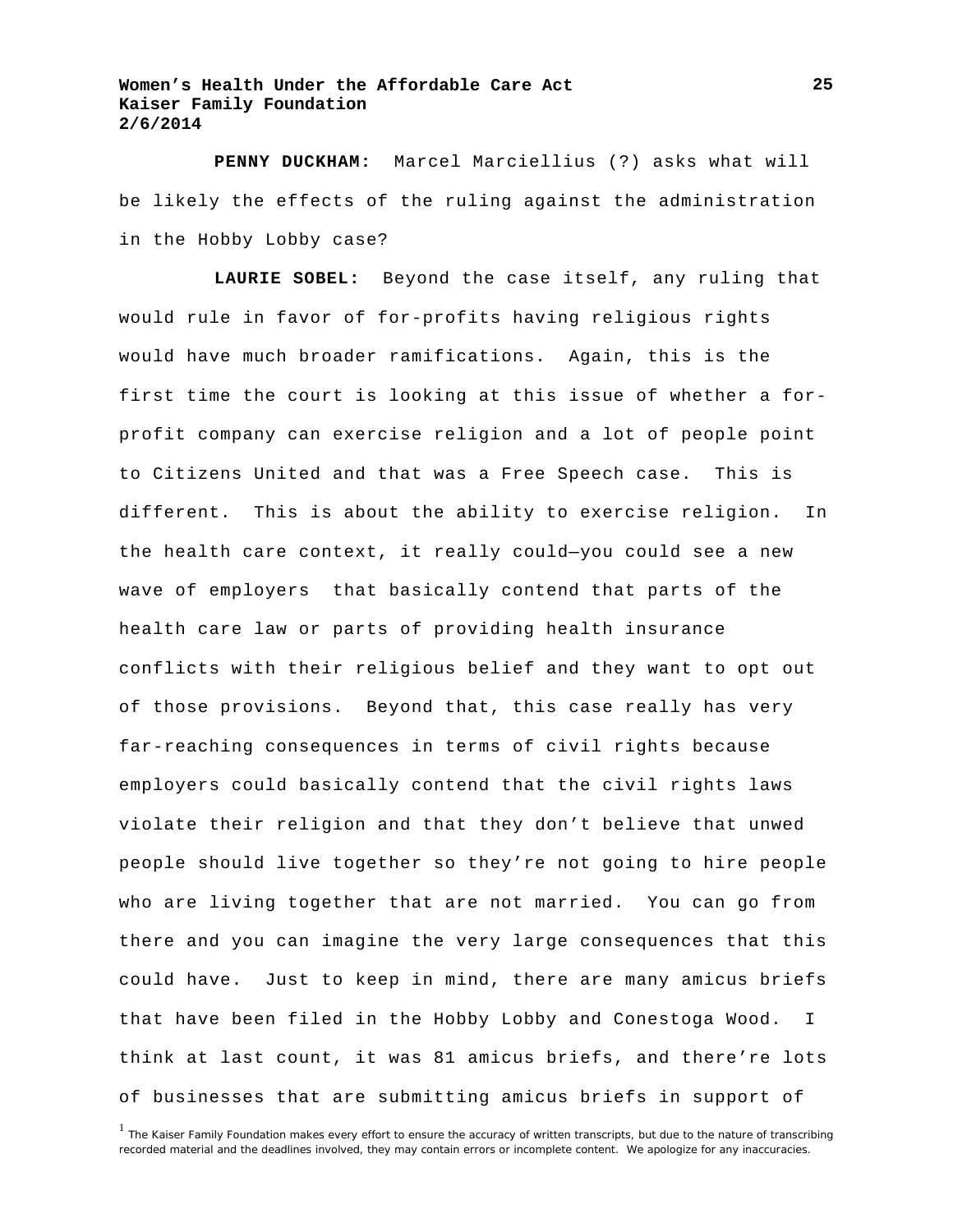the government in these cases because they see this as a threat to the corporate structure and that they then might be liable in a different way than before if suddenly corporations could have religious rights.

**PENNY DUCKHAM:** Anna-Catherine Brigida asks Alina. Alina, you spoke briefly about the change in coverage for women who experience domestic violence. And under the ACA, what additional services will be covered under the ACA and can you talk in more depth about the implications of this change?

**ALINA SALGANICOFF, PHD:** Sure. This slide, and this is also available in the Kaiser Brief on Women and Health Reform, but I think that it is really important. This is really an important point because I think that a lot of the attention has been focused on the eight new services but these services cancers, screening and prevention. Recently, the US Preventive Services Task Force also said that preventive medication for women who test positive for BRCA will be covered free of cost sharing. In addition, cervical cancer screening, colorectal cancer screening, screening for a wide range of chronic conditions such as cardiovascular health, diabetes, depression as well as osteoporosis and obesity, all of the vaccines for women and now men, the HPV vaccine has been initially the vaccine that was very expensive and there were some issues there. Now, these are all covered without cost sharing. In addition, counseling and screening around the wide range of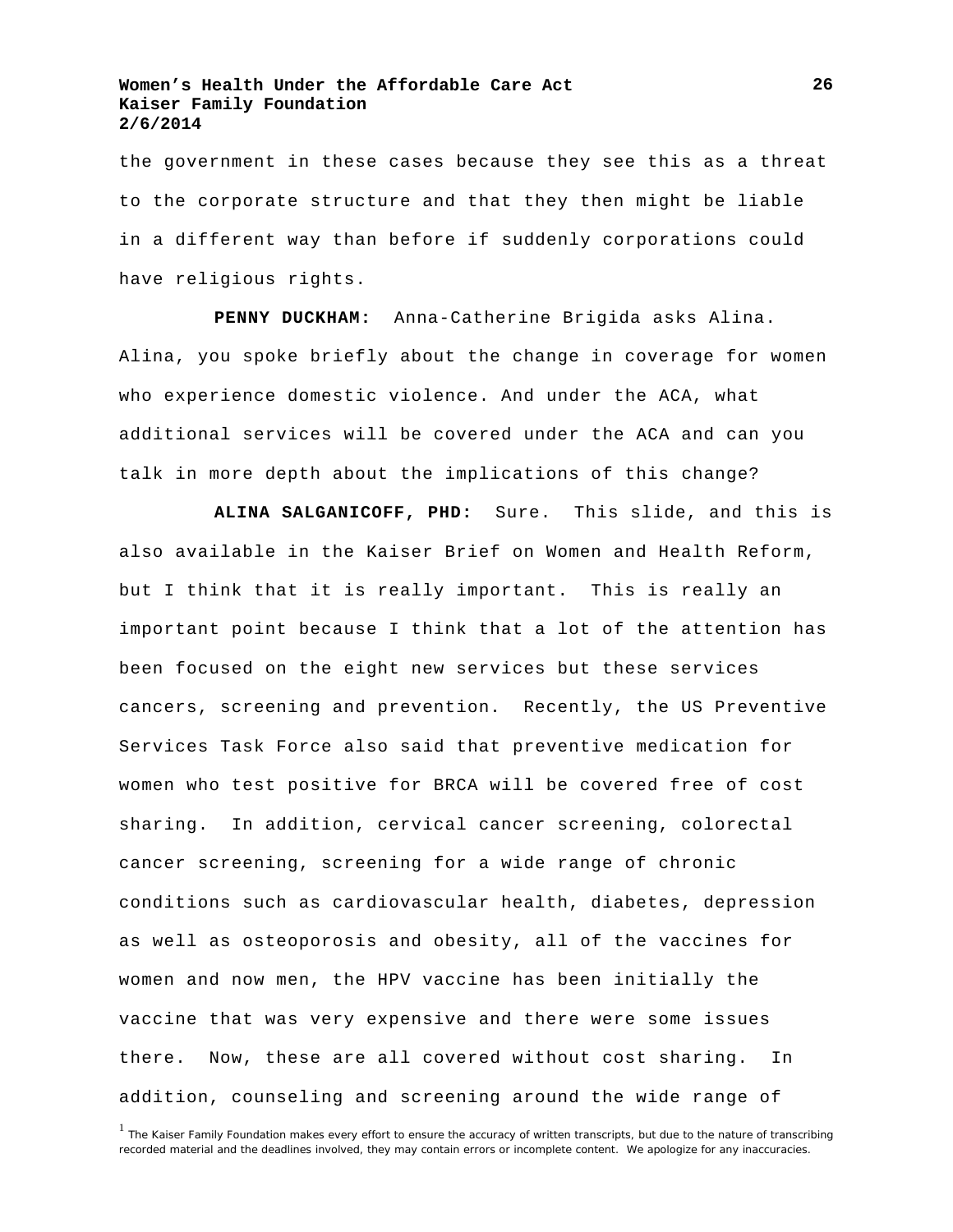healthy behaviors and lifestyle, everything from looking at alcohol misuse and overuse, diet counseling, and tobacco cessation as well as now the IPV that I mentioned. In addition, there's a lot there for pregnant women and I think that's really important. We know that part of the big push for the Medicaid expansion for pregnant women was to get women in earlier. The screening and detection services are now covered and with our ability to do many more interventions is critically important to make sure that we have healthy moms and healthy babies. In addition to that, now we have a wide range of reproductive and sexual health screening and counseling that is now covered. A lot of the really important preventive services and by that, I mean screening, early detection and conditions which really are amenable to an early intervention which prevent problems in the long run are now available, guaranteed to women to have that coverage.

**PENNY DUCKHAM:** Gail Harper asks about Medicaid providers. Since providers have an option whether or not they accept Medicaid payments, what happens when Medicaid providers are not available in a particular area for the uninsured or for the newly insured?

**ALINA SALGANICOFF, PHD:** Hi. This is Alina Salganicoff. You've touched on really I think an important issue which is that Medicaid has historically been a very low payer compared to private insurance and Medicare. There have

<sup>&</sup>lt;sup>1</sup> The Kaiser Family Foundation makes every effort to ensure the accuracy of written transcripts, but due to the nature of transcribing recorded material and the deadlines involved, they may contain errors or incomplete content. We apologize for any inaccuracies.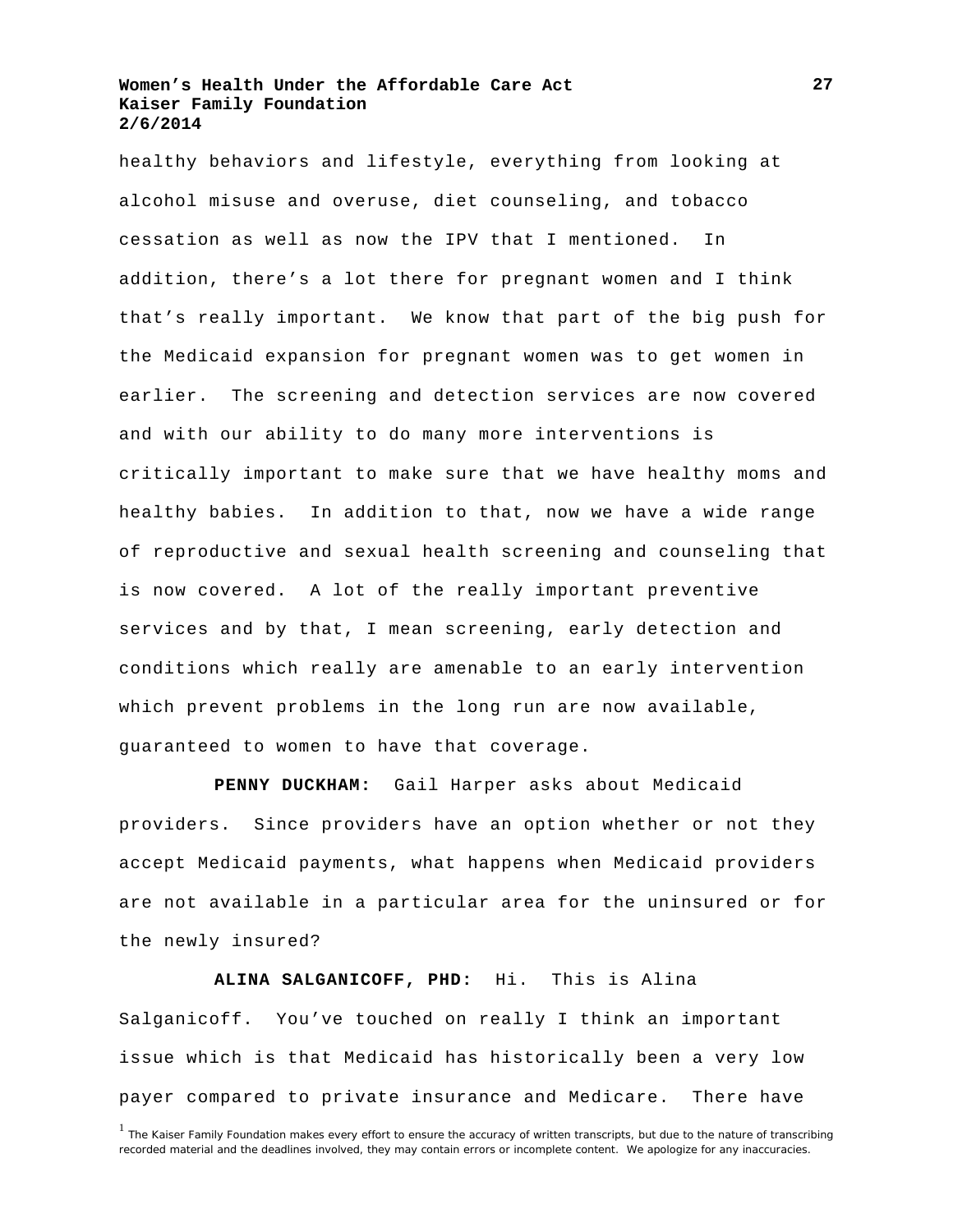been issues related to provider participation in Medicaid where there are providers who do not participate in the program. Providers have a choice on whether or not they are willing or unwilling. The bigger challenge has usually been around private physicians much less than hospitals, clinics or health centers not accepting Medicaid. Some have raised concerns that there will be insufficient providers that are available. People are going to be enrolling in Medicaid probably in private Medicaid plans. It is hoped that there will be sufficient providers, but I do think that this is an important area that will generate attention. I think at this point, we don't know. We do know that individuals with Medicaid have better access to care but in terms of whether we're going to have a sufficient provider network to see people on time in a reasonable time I think will vary a lot from state to state and community to community.

**PENNY DUCKHAM:** Of course, its' been and issue before the Affordable Care Act too. Judy Peres asks Alina. I think this is a follow-up clarification to you please. Did you say breast cancer, chemo prevention will be covered without co-pay only for BRCA carriers?

**ALINA SALGANICOFF, PHD:** Yes. I believe it's for women like BRCA carriers. I mean if you're at high risk and BRCA carriers are a high-risk group, so yes.

**PENNY DUCKHAM:** Maybe, just go through BRCA.

<sup>&</sup>lt;sup>1</sup> The Kaiser Family Foundation makes every effort to ensure the accuracy of written transcripts, but due to the nature of transcribing recorded material and the deadlines involved, they may contain errors or incomplete content. We apologize for any inaccuracies.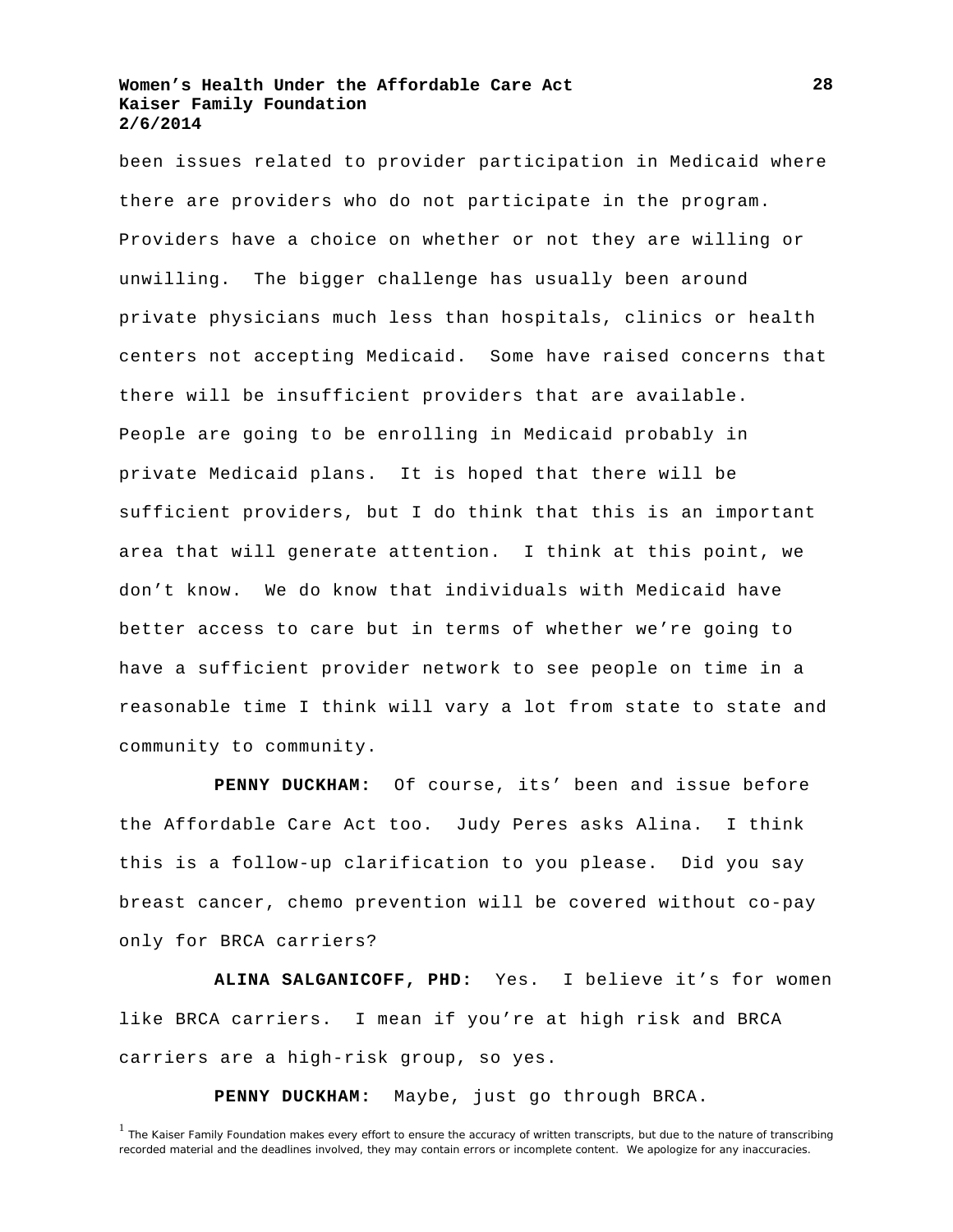**ALINA SALGANICOFF, PHD:** BRCA is—there are two genetic mutations—I'm sorry. It's two genetic mutations that are related to a higher risk of breast cancer, BRCA1 and BRCA2. Now, there are genetic tests that can detect women who carry these mutations. Those women are at a higher risk for getting breast cancer. Now, there are chemo preventions. There are medications that are available that can reduce women's risk of developing breast cancer. These are medications that in the past have been given to women who have had breast cancer but now are available to women who have not yet had breast cancer but are at high risk.

**PENNY DUCKHAM:** I think we're more or less covering all the questions here and we're beginning to run out of time. If there are follow-up questions or if we can do a follow-up response more effectively by an e-mail, we certainly will. I think with that we are, unless you have any closing points, I think we will—

**ALINA SALGANICOFF, PHD:** No. I would say that there—I mean just in general as a closing point, there is clearly a lot of ground to cover here in terms of the women's health issues. I do think that in terms of looking forward and thinking about what types of stories to cover, I think that there is—the contraceptive coverage and the abortion are often discussed. This is Alina Salganicoff. My colleagues here are flagging me saying "who are you." To look at implementation, I

<sup>&</sup>lt;sup>1</sup> The Kaiser Family Foundation makes every effort to ensure the accuracy of written transcripts, but due to the nature of transcribing recorded material and the deadlines involved, they may contain errors or incomplete content. We apologize for any inaccuracies.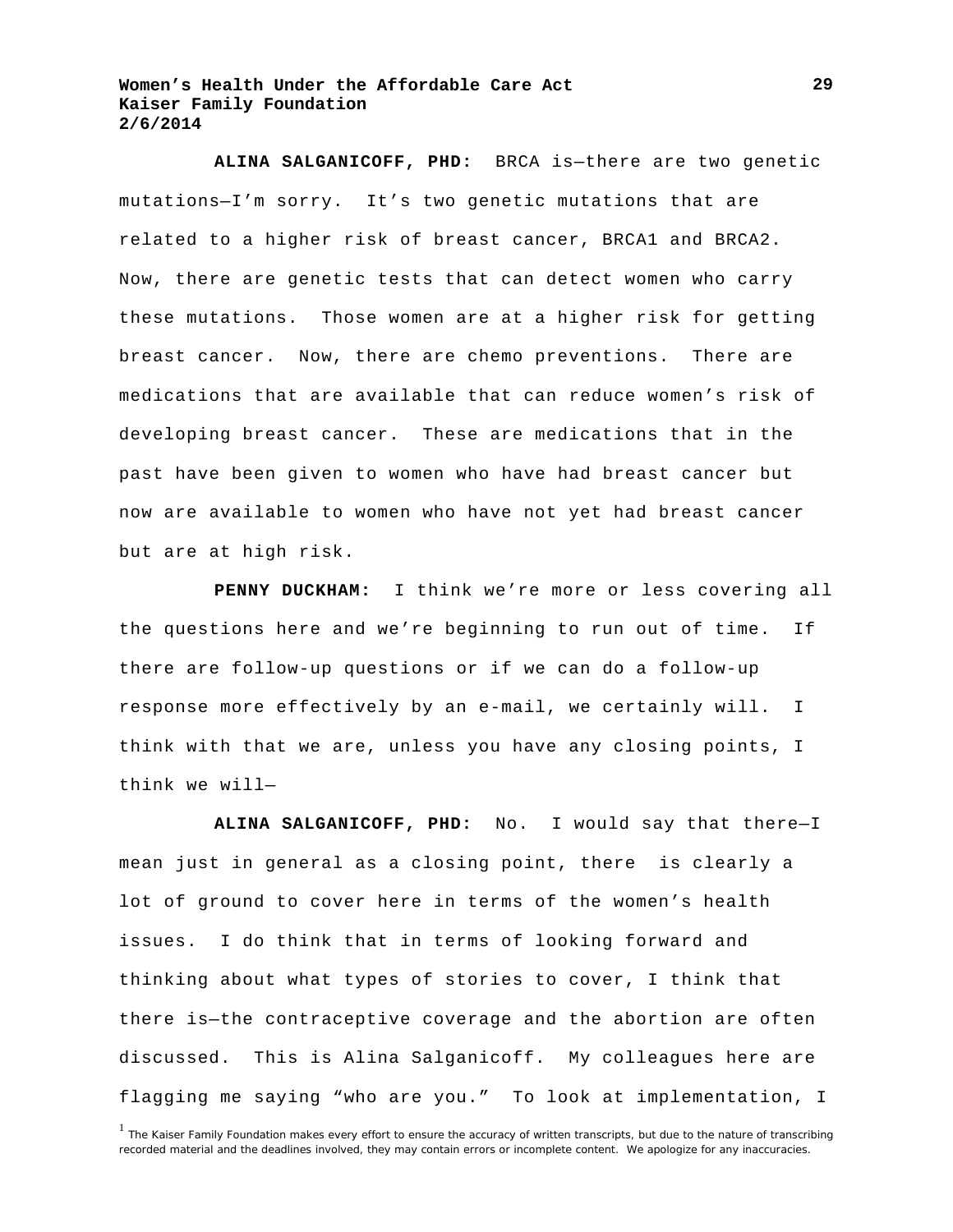think the preventive services, questioning whether the promise of the law really being fulfilled in terms of the coverage. Looking at the networks that are there, are those networks adequate—do they have the specialists that women need? Are the maternity care benefits and the mental health benefits really accessable? I think that there are going to be lots of different stories depending on different communities and different women are going to have different experiences, but I think that there is still a lot more to unfold and learn about in terms of women's experiences.

**PENNY DUCKHAM:** Well, that's raising a question which is worth touching on here from Gail Harper. Do you have a feel for how the ACA will affect charity care in local hospitals? Will that support questions that might have been [interposing]-

**ALINA SALGANICOFF, PHD:** I think a lot of it will depend on the charity care. There's still going to be a need for local hospitals to provide charity care. The net for the ACA will reach many people and those hospitals who have more insured patients either through Medicaid or through private insurance will have a revenue source, but there will still be significant numbers of people who are uninsured and those hospitals will still be obligated to provide care for those individuals, particularly in cases of emergency care. We will still very much need a very robust health care safety net both in terms of charity hospitals, but also in terms of the vast